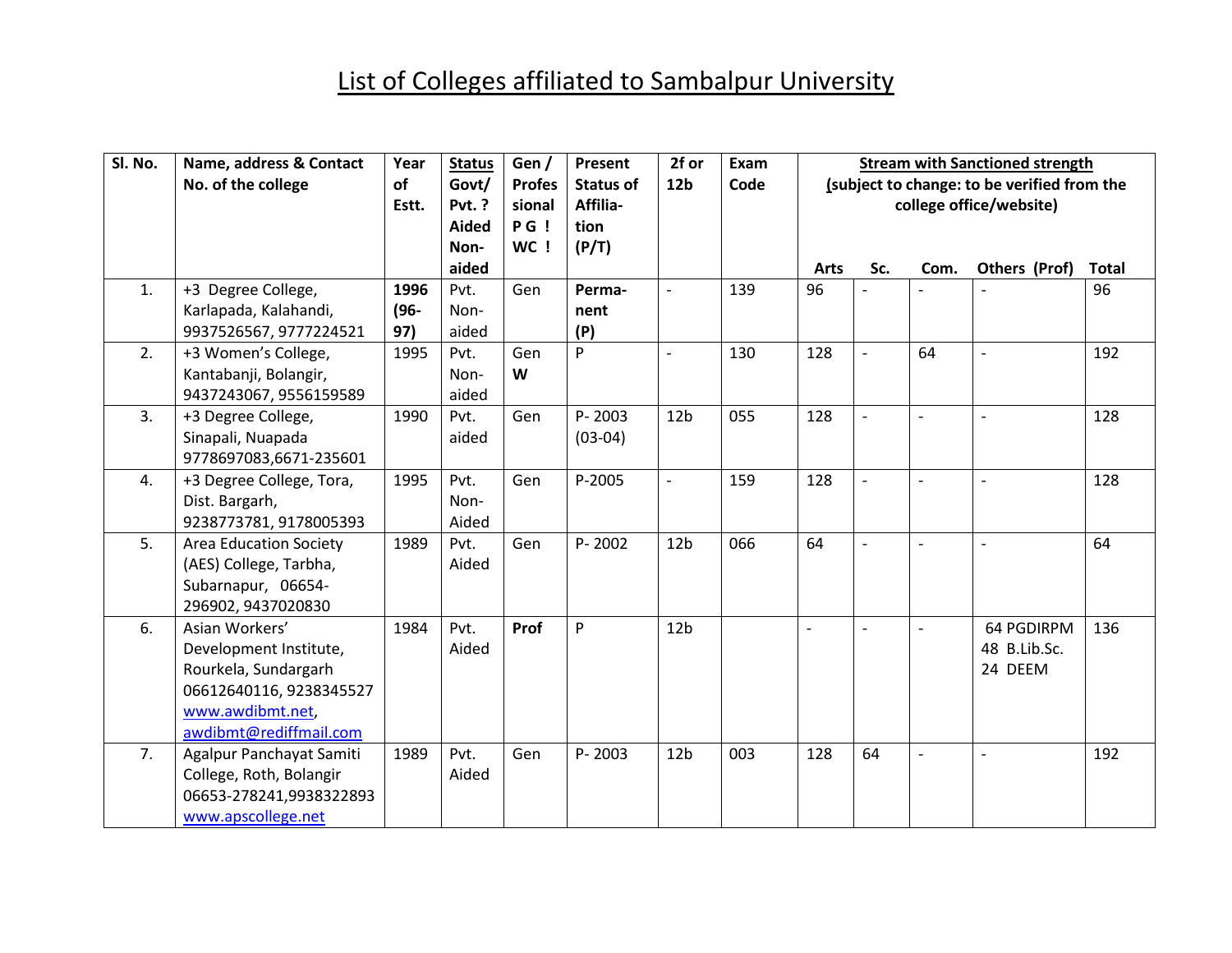| 8.  | Agalpur Science College,<br>Agalpur, Bolangir<br>9437759791,                                                 | 2001 | Pvt.<br>Aided         |      | Tempo-<br>rary (T) | $\Box$          | 160 | 64             | $\overline{\phantom{a}}$ | $\overline{\phantom{a}}$ | $\overline{a}$           | 64  |
|-----|--------------------------------------------------------------------------------------------------------------|------|-----------------------|------|--------------------|-----------------|-----|----------------|--------------------------|--------------------------|--------------------------|-----|
| 9.  | Anchal College,<br>Padampur, Bargarh<br>6683-223424, 0437403294                                              | 1965 | Pvt.<br>Aided         | Gen  | P                  | 12 <sub>b</sub> | 001 | 192            | 128                      | 24                       | $\overline{a}$           | 344 |
| 10. | Anchalik Kishan College,<br>Bheden, Bargarh<br>9777847917,9937762837<br>principalbhedencollege@<br>gmail.com | 1983 | Pvt.<br>Aided         | Gen  | P-2003             | 12 <sub>b</sub> | 002 | 128            | $\overline{a}$           | $\blacksquare$           | $\overline{a}$           | 128 |
| 11. | Anchalik Degree<br>Mahavidyalay, Kusang,<br>Bolangir,<br>9937731167, 9437132475                              | 1993 | Pvt.<br>Non-<br>aided | Gen  | P-2003             | $\frac{1}{2}$   | 100 | 96             | $\overline{a}$           | $\overline{\phantom{a}}$ | $\overline{\phantom{a}}$ | 96  |
| 12. | Anchalik Sahojog Degree<br>College, Subdega,<br>Sundargarh<br>6622-278071,9777425095                         | 1995 | Pvt.<br>Non-<br>aided | Gen  | P-2003             | 12 <sub>b</sub> | 129 | 64             | $\overline{a}$           | $\overline{\phantom{a}}$ | $\overline{\phantom{a}}$ | 64  |
| 13. | Athmalik College,<br>Athmalik, Angul<br>6763-454251,9437333768                                               | 1978 | Pvt.<br>Aided         | Gen  | P-1990             | 12 <sub>b</sub> | 004 | 128            | $\overline{a}$           | $\overline{\phantom{a}}$ |                          | 128 |
| 14. | Attabira College,<br>Attabira, Bargarh<br>6682-220312, 9778417758                                            | 1985 | Pvt.<br>Aided         | Gen  | P                  | 12 <sub>b</sub> | 005 | 128            | 96                       | $\blacksquare$           | $\overline{a}$           | 224 |
| 15. | <b>Bal Gangadhar Tilak Law</b><br>College, Subarnapur<br>6654-220885, 220346                                 | 1994 | Pvt.<br>Non-<br>aided | Prof | T                  |                 |     | $\overline{a}$ | $\overline{a}$           | $\blacksquare$           | 80 LL.B                  | 80  |
| 16. | Bamra Trust Fund College,<br>Bamra, Sambalpur<br>6642-229280, 9437419928<br>Prinbamratfcollege@<br>gmail.com | 1983 | Pvt.<br>Aided         | Gen  | P-2006             | 12 <sub>b</sub> | 074 | 128            | $\overline{\phantom{a}}$ | $\blacksquare$           | $\overline{\phantom{a}}$ | 128 |
| 17. | Bargarh Law College,<br>Bargarh<br>6646-246553, 9437119693                                                   | 1992 | Pvt.<br>Non-<br>aided | Prof | T                  | $\overline{a}$  | 002 |                |                          | $\overline{\phantom{a}}$ | 80 LL.B                  | 80  |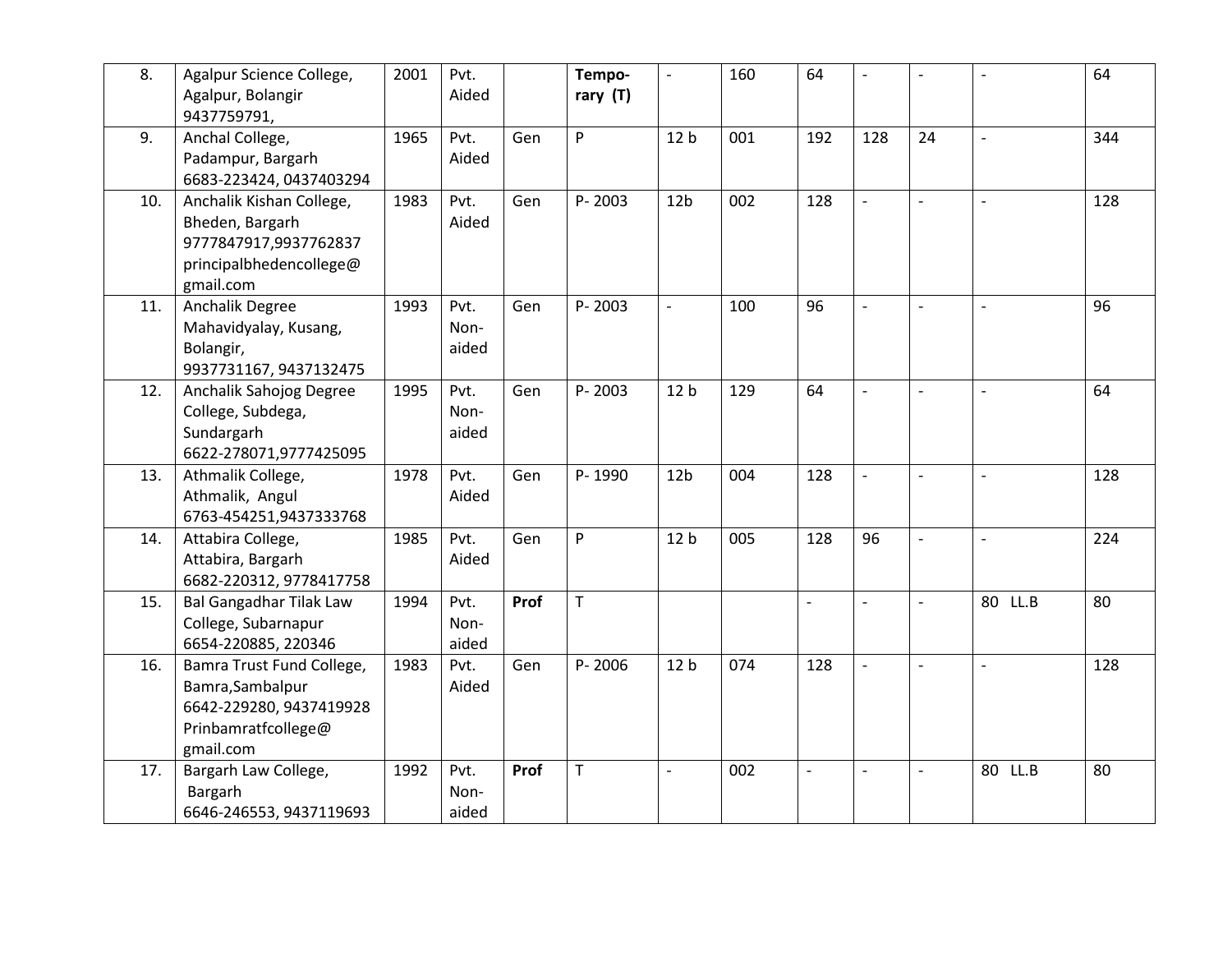| 18. | Barpali College,<br>Barpali, Bargarh<br>6646-256730,9861815840<br>www.barpalicollege.org,<br>principalbcb@<br>rediffmail.com               | 1973 | Pvt.<br>Aided         | Gen      | P      | 12 <sub>b</sub>          | 006 | 256 | 64                       | $\blacksquare$           | $\sim$                   | 320 |
|-----|--------------------------------------------------------------------------------------------------------------------------------------------|------|-----------------------|----------|--------|--------------------------|-----|-----|--------------------------|--------------------------|--------------------------|-----|
| 19. | Basudev Godabari Degree<br>College, Kesaibahal,<br>Sambalpur<br>9438000807, 9938563610                                                     | 1997 | Pvt.<br>Non-<br>aided | Gen      | P      | $\overline{\phantom{a}}$ | 124 | 128 | 64                       | $\blacksquare$           | $\blacksquare$           | 192 |
| 20. | Belpahar College,<br>Belpahar, Jharsuguda<br>6645-250446, 9238686790                                                                       | 1990 | Pvt.<br>Aided         | Gen      | P      | 12 <sub>b</sub>          | 069 | 128 |                          | 96                       |                          | 224 |
| 21. | Bhairabi College,<br>Purunakataka<br>9437298712, 7870177830                                                                                | 1996 | Pvt.<br>aided         | Gen      | P      | 12 <sub>b</sub>          | 109 | 128 | $\blacksquare$           | $\blacksquare$           | $\overline{\phantom{a}}$ | 128 |
| 22. | Bhima Bhoi College,<br>Rairakhol, Sambalpur<br>6644-253008,9437359665<br>http:/bhimabhoicollege.org<br>bhimabhoicollegerrk@<br>yahoo.co.in | 1970 | Pvt.<br>Aided         | Gen      | P-1986 | 12 <sub>b</sub>          | 007 | 192 | 128                      | $\overline{\phantom{0}}$ | $\overline{\phantom{a}}$ | 320 |
| 23. | Bijepur College,<br>Bijepur, Bargarh<br>6685-274305,9937788003,<br>www.bijepurcollege.org,<br>bijepurcollege@gmail.com                     | 1990 | Pvt.<br>aided         | Gen      | P-2003 | 12 <sub>b</sub>          | 068 | 128 | $\overline{a}$           | $\blacksquare$           | $\overline{a}$           | 128 |
| 24. | Biju Patnaik Degree<br>Womens'College, Sonepur,<br>6654-221055, 9437330024                                                                 | 1999 | Pvt.<br>Non-<br>aided | Gen<br>W | P      | 12 <sub>b</sub>          | 149 | 96  | 64                       | $\blacksquare$           | $\overline{a}$           | 160 |
| 25. | <b>Biju Patnaik Degree</b><br>College, Boden, Nuapad<br>6671-234141,9437625862,<br>www.bpdegboden.dhe.<br>orissa.in                        | 1995 | Pvt.<br>Non-<br>aided | Gen      | P-2003 | 12 <sub>b</sub>          | 103 | 64  | $\overline{\phantom{a}}$ | $\overline{\phantom{a}}$ | $\overline{\phantom{a}}$ | 64  |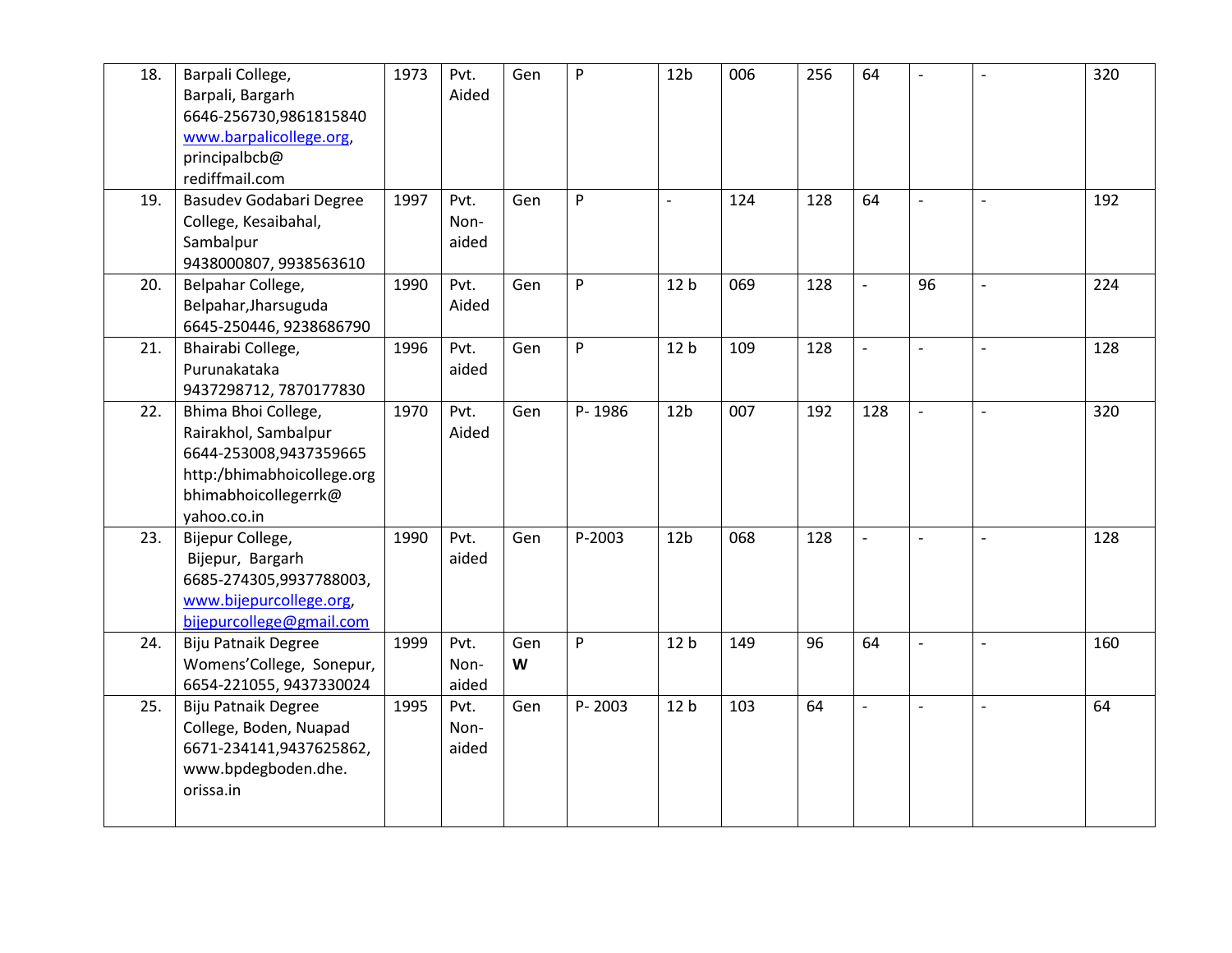| 26. | Birmaharajpur College,<br>Birmaharajpur, Subarnapur<br>6651-254267, 9437706310                                                        | 1981 | Pvt.<br>Aided         | 1991 | $P -$        | 12 <sub>b</sub>          | 008  | 128                      | $\overline{a}$           | $\overline{a}$           |                          | 128 |
|-----|---------------------------------------------------------------------------------------------------------------------------------------|------|-----------------------|------|--------------|--------------------------|------|--------------------------|--------------------------|--------------------------|--------------------------|-----|
| 27. | Bolangir law College,<br>Bolangir                                                                                                     | 1982 | Pvt.<br>Non-<br>aided | Prof | $\mathsf{T}$ | $\overline{\phantom{a}}$ |      | $\overline{\phantom{0}}$ | $\frac{1}{2}$            | $\overline{\phantom{a}}$ | 160 LL.B                 | 160 |
| 28. | Bonaigarh College,<br>Bonaigarh, Sundargh,<br>6626-244428, 9937478108,<br>www.bonaigarhcollege.org<br>college.bonaigarh@gmail.c<br>om | 1971 | Pvt.<br>Aided         | Gen  | P-1971       | 12 <sub>b</sub>          | 010  | 128                      | 96                       | $\blacksquare$           | $\overline{\phantom{a}}$ | 224 |
| 29. | Boudh Panchyat college,<br>Boudh,<br>6841-222050, 9938530081                                                                          | 1981 | Pvt.<br>Aided         | Gen  | P            | 12 <sub>b</sub>          | 011  | 192                      | 48                       | $\overline{\phantom{a}}$ |                          | 240 |
| 30. | Brajrajnagar College,<br>Brajrajnagar, Jharsuguda<br>94373349365                                                                      | 1978 | Pvt.<br>Aided         | Gen  | P            | 12 <sub>b</sub>          | 012  | 128                      | 64                       | 96                       | $\overline{\phantom{a}}$ | 288 |
| 31. | Burla College, Burla,<br>Sambalpur<br>663-2430582, 9861427616<br>http://burlanaccollege.in                                            | 1979 | Pvt.<br>Aided         | Gen  | P-1992       | 12 <sub>b</sub>          | 040  | 128                      | $\overline{\phantom{a}}$ | $\blacksquare$           |                          | 128 |
| 32. | Chandrika Jain Degree<br>College, Borda, Kalahandi,<br>9437702766, 9437658383<br>cjdmborda@rediffmail.com                             | 1994 | Pvt.<br>Non-<br>aided | Gen  | P-2005       | 2f                       | 120  | 128                      |                          |                          |                          | 128 |
| 33. | Charles Babbage College of<br>Information Technoloy,<br>Sambalpur                                                                     | 2010 | Pvt.<br>Non-<br>aided | Prof | $\mathsf T$  | $\overline{\phantom{a}}$ | Prof | $\overline{a}$           | $\overline{\phantom{0}}$ | $\mathbb{L}$             | 30 BCA                   | 30  |
| 34. | College of Arts, Sc.& Tech.<br>Bandamunda, Sundargh<br>661-2530602, 9437476782<br>www.castrkl.com<br>info-cast@yahoo.com              | 1990 | Pvt.<br>Aided         | Gen  | P-2003       | 12 <sub>b</sub>          | 013  | 128                      | 64                       | 64                       | $\frac{1}{2}$            | 256 |
| 35. | College Of Teacher<br>Education, Bolangir                                                                                             | 1972 | Govt.                 | Prof | P            | 12 <sub>b</sub>          |      |                          | $\overline{a}$           | $\overline{\phantom{a}}$ | 100 B.Ed                 | 100 |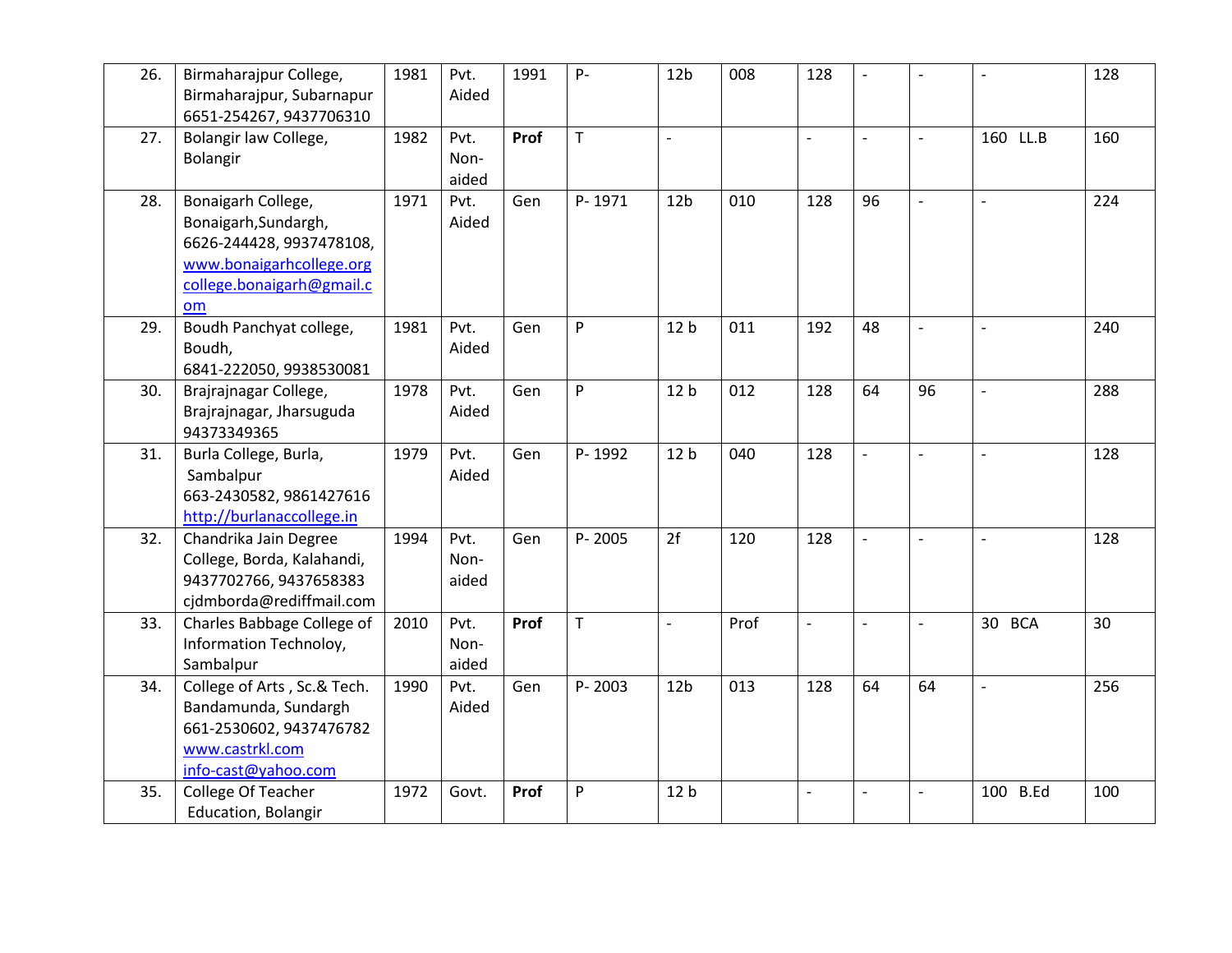| 36. | Dutika Sahu College,<br>Laida, Sambalpur<br>663-2580203,9437749433<br>www.dscollege,laida,org<br>dscollege,@sanchar net.in              | 1981 | Pvt.<br>Aided         | Gen      | P-1990 | 12 <sub>b</sub>          | 018 | 96  | $\overline{\phantom{a}}$ | $\blacksquare$           | $\overline{\phantom{a}}$ | 96  |
|-----|-----------------------------------------------------------------------------------------------------------------------------------------|------|-----------------------|----------|--------|--------------------------|-----|-----|--------------------------|--------------------------|--------------------------|-----|
| 37. | Dayanand Anglo Vedic<br>(DAV)<br>College, Titilagarh, Bolangir<br>6655-220523<br>www.davtitilagarh.com<br>davtitilagarh@gmail.com       | 1968 | Auto                  | Gen      | P-1968 | 12 <sub>b</sub>          | 015 | 256 | 96                       | 48                       | $\overline{\phantom{a}}$ | 400 |
| 38. | Dadhibaman College,<br>Bhatli, Bargarh<br>6646-261238, 9937146424<br>www.dbc.org.in<br>dhadhibamancollege<br>@yahoo.com                 | 1990 | Pvt.<br>Aided         | Gen      | p-2002 | 12 <sub>b</sub>          | 072 | 128 | $\overline{a}$           | $\overline{\phantom{a}}$ | $\overline{\phantom{a}}$ | 128 |
| 39. | Kantabanji Degree<br>Vocational College,<br>Kantabanji, Bolangir<br>9437146171, 9777912424                                              | 1990 | Pvt.<br>Non-<br>aided | Gen      | P      | $\overline{\phantom{a}}$ | 071 | 64  | $\overline{\phantom{0}}$ | 64                       | $\sim$                   | 128 |
| 40. | Dalmia College,<br>Rajgangpur, Sundargarh<br>0661-2451464,9437083161<br>www.dalmiacollegergp.ac.i<br>n,admin@dalmiacollegergp<br>.ac.in | 1970 | Pvt.<br>aided         | Gen      | P-1970 | 12 <sub>b</sub>          | 014 | 128 | 128                      | 128                      |                          | 384 |
| 41. | Deogarh College,<br>Deogarh,<br>6641-226415, 9437418349                                                                                 | 1963 | Pvt.<br>Aided         | Gen      | P      | 12 <sub>b</sub>          | 016 | 256 | 96                       | $\blacksquare$           | $\overline{\phantom{a}}$ | 352 |
| 42. | Dharmagarh Women's<br>College Dharmgarh,<br>Kalahandi<br>6672-242715,9437725863<br>Skmeher.dwc@gmail.com                                | 1996 | Pvt.<br>Non-<br>aided | Gen<br>W | P-2005 | $\blacksquare$           | 132 | 96  | $\overline{a}$           | $\blacksquare$           | $\mathbf{r}$             | 96  |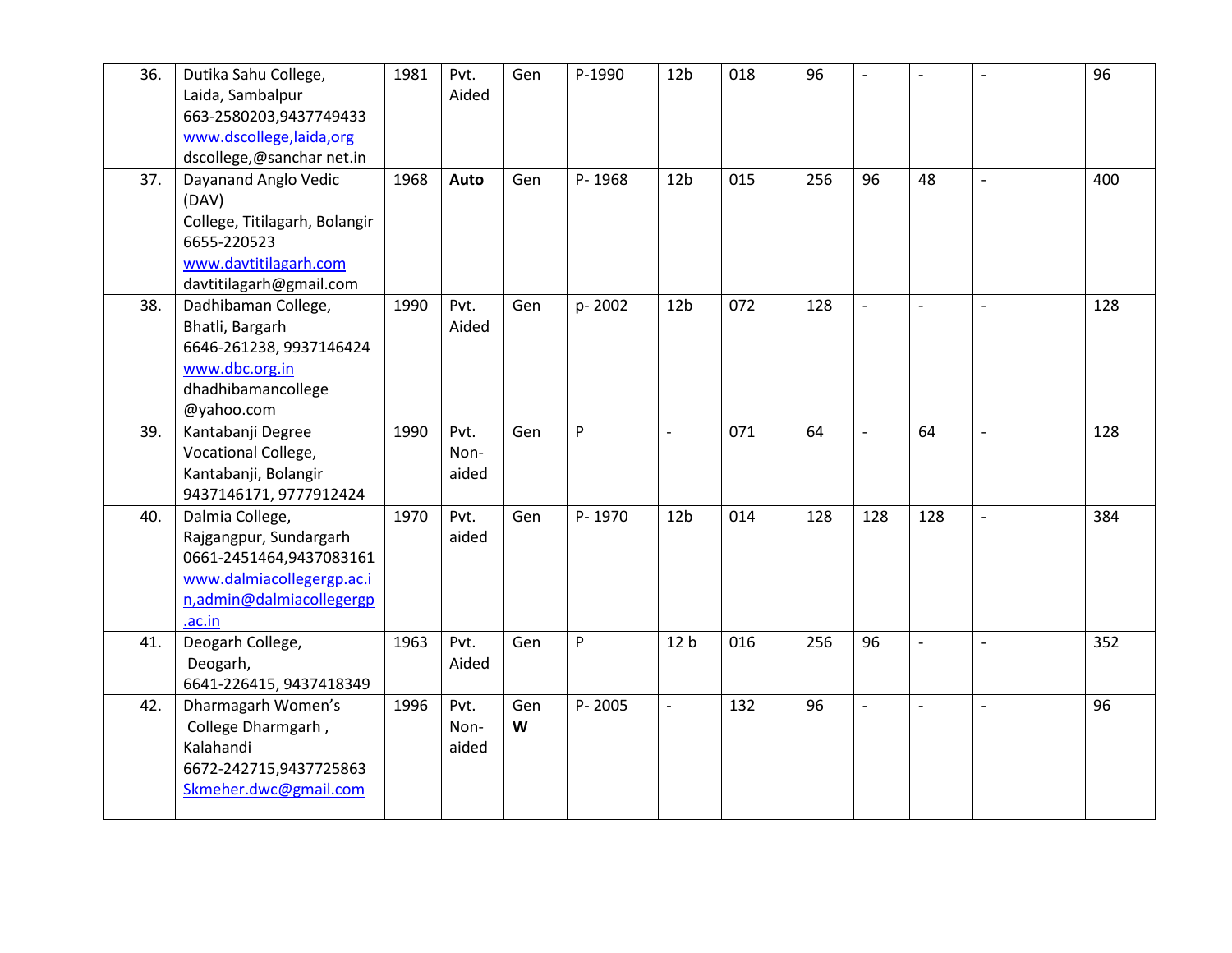| 43. | Draupadi Institute of          | 2002 | Pvt.  | Prof | $\mathsf T$ | $\overline{\phantom{a}}$ |     |      | $\overline{a}$ | $\overline{a}$ | 32 B.Lib.Sc      | 32       |
|-----|--------------------------------|------|-------|------|-------------|--------------------------|-----|------|----------------|----------------|------------------|----------|
|     | <b>Educational Technology,</b> |      | Non-  |      |             |                          |     |      |                |                |                  |          |
|     | Sunarimunda, Jharsuguda        |      | aided |      |             |                          |     |      |                |                |                  |          |
| 44. | Dr Ambedkar Memorial           | 2001 | Pvt.  | Prof | P           | 12 <sub>b</sub>          |     |      |                |                | <b>BBA</b><br>60 | 120      |
|     | Institute of Information       |      | Non-  |      |             |                          |     |      |                |                | 60 BCA           |          |
|     | Technology and                 |      | aided |      |             |                          |     |      |                |                |                  |          |
|     | Management Studies,            |      |       |      |             |                          |     |      |                |                |                  |          |
|     | Jagda , Rourkela               |      |       |      |             |                          |     |      |                |                |                  |          |
| 45. | Dr.B.R.Ambedkar Law            | 1999 | Pvt.  | Gen  | T           | $\overline{\phantom{a}}$ |     |      |                |                | 64 LL.B          | 64       |
|     | College, Dharamgarh,           |      | Non-  |      |             |                          |     |      |                |                |                  |          |
|     | Kalahandi                      |      | aided |      |             |                          |     |      |                |                |                  |          |
|     | 6672-271101, 246568            |      |       |      |             |                          |     |      |                |                |                  |          |
| 46. | Dr.Jhasketan Sahu College,     | 1979 | Pvt.  | Gen  | P-2003      | $\sim$                   | 017 | 128  | $\overline{a}$ | $\blacksquare$ | $\mathbf{r}$     | 128      |
|     | Parmanpur, Sambalpur           |      | aided |      |             |                          |     |      |                |                |                  |          |
|     | 6681-263227, 9437255629        |      |       |      |             |                          |     |      |                |                |                  |          |
| 47. | Dr.Parshuram Mishra            | 1962 | Govt. | Gen  | P           | 12 <sub>b</sub>          |     |      |                |                | 112 B.Ed         | 136      |
|     | Institute of Advanced          |      |       | PG   |             |                          |     |      |                |                | 24 M.Ed          |          |
|     | Studies in Education,          |      |       |      |             |                          |     |      |                |                |                  |          |
|     | Sambalpur                      |      |       |      |             |                          |     |      |                |                |                  |          |
|     | 663-2412590, 2412237           |      |       |      |             |                          |     |      |                |                |                  |          |
| 48. | Dunguripali College,           | 1990 | Pvt.  | Gen  | P           | $\overline{\phantom{a}}$ | 070 | 128  |                |                |                  | 128      |
|     | Dunguripali, Subarnapur        |      | Aided |      |             |                          |     |      |                |                |                  |          |
|     | 9437881437, 9937921857         |      |       |      |             |                          |     |      |                |                |                  |          |
| 49. | Ekalabya Panchayat Samiti      | 1996 | Pvt.  | Gen  | P-2003      | 12 <sub>b</sub>          | 107 | 64   | $\overline{a}$ | $\overline{a}$ | $\sim$           | 64       |
|     | College, Kansar, Deogarh       |      | Non-  |      |             |                          |     |      |                |                |                  |          |
|     | 6649-230012, 9938832650        |      | aided |      |             |                          |     |      |                |                |                  |          |
| 50. | Gangadhar Meher (Auto)         | 1944 | Auto  | Gen  | P           | 12 <sub>b</sub>          |     | 512  | 160            | 384            |                  | 1500     |
|     | College, Sambalpur             |      |       | PG   |             |                          |     | 284* | $112*$         | 48*            |                  | $*_{PG}$ |
|     | 663-2400970, 2400066           |      |       |      |             |                          |     |      |                |                |                  |          |
| 51. | <b>Gram Panchayat Rural</b>    | 1978 | Pvt.  | Gen  | P           | 12 <sub>b</sub>          | 026 | 128  | $\overline{a}$ | $\overline{a}$ |                  | 128      |
|     | College, Kuntara,              |      | Aided |      |             |                          |     |      |                |                |                  |          |
|     | Sambalpur,                     |      |       |      |             |                          |     |      |                |                |                  |          |
|     | 6642-227201, 9937305871        |      |       |      |             |                          |     |      |                |                |                  |          |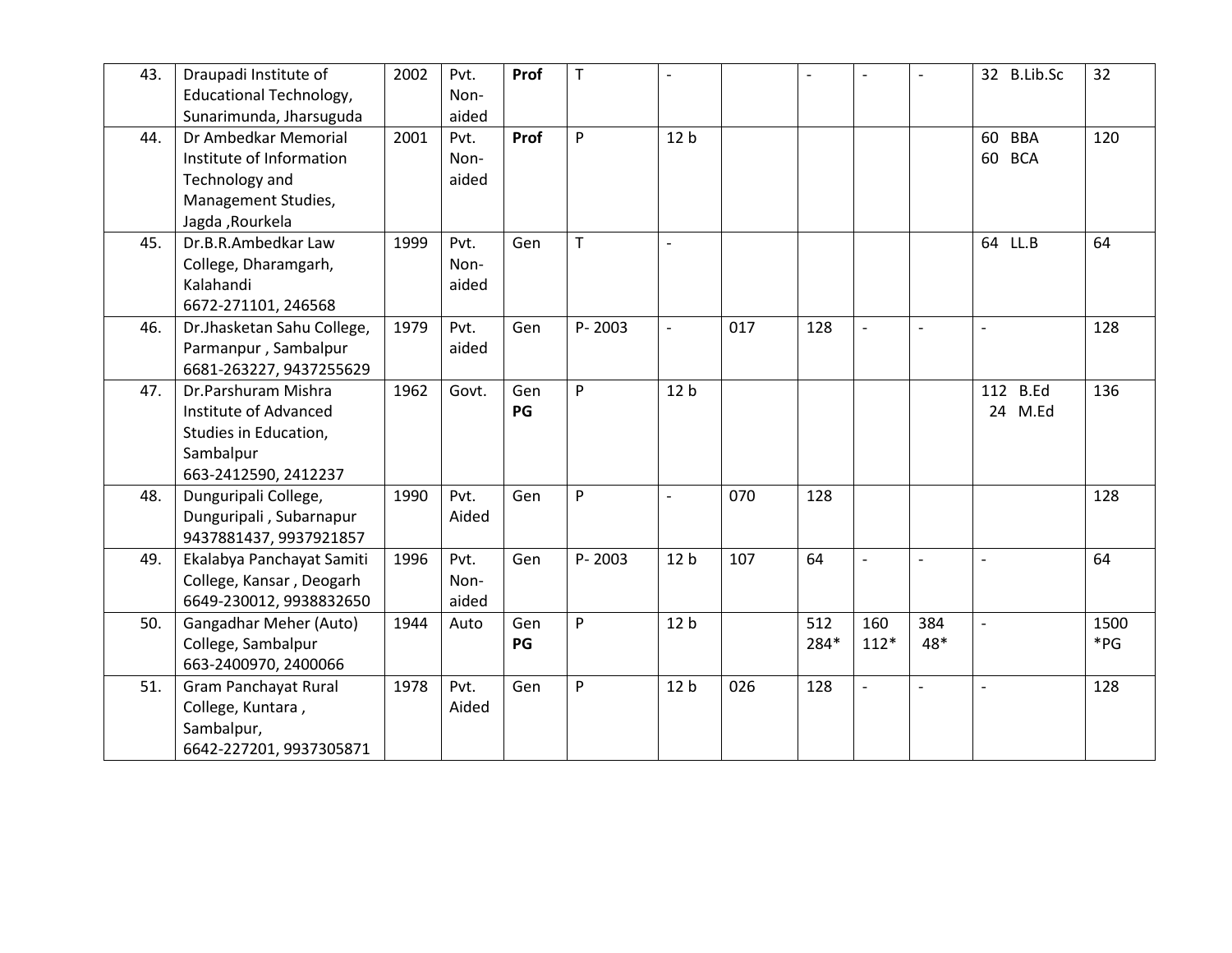| 52. | Gandhi Mahavidyalaya,<br>Deogaon, Rourkela,<br>Sundargarh<br>661-2560899, 9861046694                                       | 1980 | Pvt.<br>Aided | Gen      | P-2007      | 12 <sub>b</sub>          | 019 | 128                      | 128                      | 128                      | $\overline{a}$      | 384             |
|-----|----------------------------------------------------------------------------------------------------------------------------|------|---------------|----------|-------------|--------------------------|-----|--------------------------|--------------------------|--------------------------|---------------------|-----------------|
| 53. | Ghess College, Ghess,<br>Bargarh,<br>6685223128, 9861559746                                                                | 1993 | Pvt.<br>Aided | Gen      | P           | 12 <sub>b</sub>          | 020 | 128                      | $\frac{1}{2}$            | $\frac{1}{2}$            | $\blacksquare$      | 128             |
| 54. | Government Ayurvedic<br>College, Bolangir<br>6652-232523, 232308                                                           | 1975 | Govt.         | Prof     | P           | 12 <sub>b</sub>          |     | $\overline{\phantom{a}}$ | $\overline{\phantom{a}}$ | $\overline{\phantom{a}}$ | 30 BAMS             | 30              |
| 55. | Government Bolangir<br>College (Even.) Bolangir<br>6652-231544, 9437104093                                                 |      | Govt.         | Gen      | $\mathsf T$ | $\overline{\phantom{a}}$ | 009 | 128                      | $\overline{a}$           | $\overline{\phantom{a}}$ | $\mathbf{r}$        | 128             |
| 56. | Government College,<br>Bhawanipatna,<br>Kalahandi                                                                          | 1960 | Govt.<br>Auto | Gen      | P           | 12 <sub>b</sub>          | 022 | 128<br>$112*$            | 96                       | $\overline{a}$           | $\blacksquare$      | 336<br>*PG      |
| 57. | Government College,<br>Rourkela, Sundargarh<br>661-2665077, 2664586                                                        | 1961 | Govt.<br>Auto | Gen      | P           | 12 <sub>b</sub>          | 023 | 160<br>$16*$             | 176<br>$16*$             | 64                       | $\mathbf{r}$        | 432<br>$*_{PG}$ |
| 58. | Government College,<br>Sundargarh<br>6622-272240, 9437178162                                                               | 1958 | Govt.         | Gen      | P           | 12 <sub>b</sub>          | 024 | 192<br>$96*$             | 128<br>48*               | 96                       | $\overline{a}$      | 560<br>$*_{PG}$ |
| 59. | Government College of<br>Physical Education,<br>Kulundi, Sambalpur                                                         | 1993 | Govt.         | Prof     | P           | 12 <sub>b</sub>          |     | $\frac{1}{2}$            | $\overline{\phantom{m}}$ | $\overline{\phantom{0}}$ | 30 B.P.Ed           | 30              |
| 60. | Government Women's<br>College, Bhawanipatna,<br>Kalahandi<br>9938313610, 9938386202                                        | 1991 | Govt.         | Gen<br>W | P           | 12 <sub>b</sub>          | 067 | 128                      | 128                      | 96                       | $\bar{\phantom{a}}$ | 352             |
| 61. | Government Women's<br>College, Bolangir<br>6652-232016, 9861079946<br>www.gwcbalangir.nic.in.gw<br>cbalangir@yahoomail.com | 1962 | Govt.         | Gen<br>W | P-1967      | 12 <sub>b</sub>          | 062 | 256                      | $\overline{a}$           | $\overline{a}$           | $\overline{a}$      | 256             |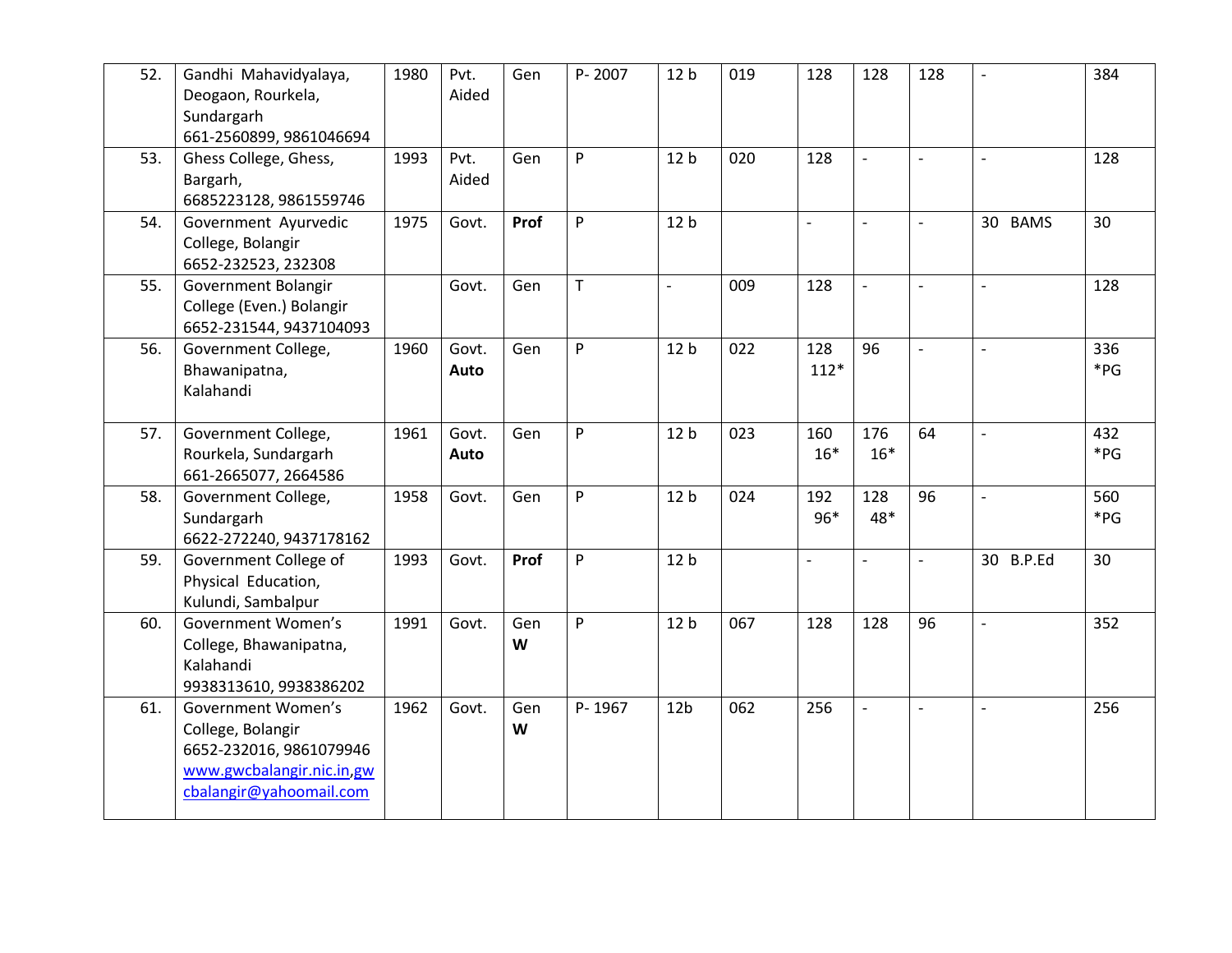| 62. | Government Women's        | 1959 | Govt. | Gen  | P-1967       | 12 <sub>b</sub>          | 064 | 128            | 64                       | $\overline{\phantom{0}}$ | $\sim$                   | 192    |
|-----|---------------------------|------|-------|------|--------------|--------------------------|-----|----------------|--------------------------|--------------------------|--------------------------|--------|
|     | College, Sambalpur        |      |       | PG   |              |                          |     | $16*$          |                          |                          |                          | $*$ PG |
|     | 0663-2412288, 2532032     |      |       | W    |              |                          |     |                |                          |                          |                          |        |
| 63. | Government Women's        | 1980 | Govt. | Gen  | P-1985       | 12 <sub>b</sub>          | 065 | 160            | $\overline{\phantom{0}}$ | $\overline{\phantom{a}}$ | $\overline{\phantom{a}}$ | 160    |
|     | College, Sundargarh       |      |       | W    |              |                          |     |                |                          |                          |                          |        |
|     | 6622-272361, 9437343250   |      |       |      |              |                          |     |                |                          |                          |                          |        |
| 64. | Gram Panchayat College,   | 1997 | Pvt.  | Gen  | P-2004       | 12 <sub>b</sub>          | 135 | 96             | $\overline{a}$           | $\overline{\phantom{0}}$ | $\overline{\phantom{a}}$ | 96     |
|     | Lachhipur, Subarnapur,    |      | Non-  |      |              |                          |     |                |                          |                          |                          |        |
|     | 6653-215969, 9937981454   |      | aided |      |              |                          |     |                |                          |                          |                          |        |
| 65. | Hrushikesh Ray            | 1993 | Pvt.  | Gen  | P            | $\overline{\phantom{a}}$ | 082 | 64             |                          | $\overline{a}$           |                          | 64     |
|     | Mahavidyalaya,            |      | Non-  |      |              |                          |     |                |                          |                          |                          |        |
|     | Rourkela, Sundargarh,     |      | aided |      |              |                          |     |                |                          |                          |                          |        |
|     | 661-2480211, 9776414458   |      |       |      |              |                          |     |                |                          |                          |                          |        |
| 66. | Hirakud College,          | 1980 | Pvt.  | Gen  | P-2002       | 12 <sub>b</sub>          | 027 | 96             | $\overline{a}$           | 96                       | $\blacksquare$           | 192    |
|     | Hirakud, Sambalpur,       |      | aided |      |              |                          |     |                |                          |                          |                          |        |
|     | 663-2481323, 9437490050   |      |       |      |              |                          |     |                |                          |                          |                          |        |
|     | www.hirakudcollege.org    |      |       |      |              |                          |     |                |                          |                          |                          |        |
| 67. | Ila Memorial Panchayat    | 1993 | Pvt.  | Gen  | P-2003       | 2f                       | 097 | 128            | $\overline{a}$           | $\overline{\phantom{a}}$ | $\sim$                   | 128    |
|     | Samiti Degree College,    |      | Non-  |      |              |                          |     |                |                          |                          |                          |        |
|     | Kinjirma, Sundargarh,     |      | aided |      |              |                          |     |                |                          |                          |                          |        |
|     | 6622-261888, 9437688659   |      |       |      |              |                          |     |                |                          |                          |                          |        |
| 68. | Imperial College, Bargarh | 2008 | Pvt.  | Prof | $\mathsf{T}$ | $\overline{a}$           |     | $\overline{a}$ | $\overline{\phantom{a}}$ | $\overline{a}$           | 60 BCA                   | 120    |
|     |                           |      | Non-  |      |              |                          |     |                |                          |                          | 60 PGDCA                 |        |
|     |                           |      | aided |      |              |                          |     |                |                          |                          |                          |        |
| 69. | Indrabati Mahavidyalaya   | 1989 | Pvt.  | Gen  | P-2003       | 2f                       | 028 | 128            | 64                       | $\overline{\phantom{0}}$ | $\sim$                   | 192    |
|     | (+3 stream) Jaipatna,     |      | Non-  |      |              |                          |     |                |                          |                          |                          |        |
|     | Kalahandi,                |      | aided |      |              |                          |     |                |                          |                          |                          |        |
|     | 6673-250387, 9438263189   |      |       |      |              |                          |     |                |                          |                          |                          |        |
|     | Implus3jpt@gmail.com      |      |       |      |              |                          |     |                |                          |                          |                          |        |
| 70. | Ispat College,            | 1978 | auto  | Gen  | P            | 12 <sub>b</sub>          | 029 | 128            | 160                      | 192                      | $\blacksquare$           | 480    |
|     | Rourkela, Sundargarh      |      |       |      |              |                          |     |                |                          |                          |                          |        |
|     | 661-2646060, 9437082655   |      |       |      |              |                          |     |                |                          |                          |                          |        |
| 71. | Jay Prakash Sandhya       | 1998 |       | Gen  | P            | 12 <sub>b</sub>          | 144 | 128            | $\overline{a}$           | $\blacksquare$           | $\sim$                   | 128    |
|     | Mahavidyalay              |      |       |      |              |                          |     |                |                          |                          |                          |        |
|     | Bhawanipatna, Kalahandi   |      |       |      |              |                          |     |                |                          |                          |                          |        |
|     | 6670-231180, 9437153656   |      |       |      |              |                          |     |                |                          |                          |                          |        |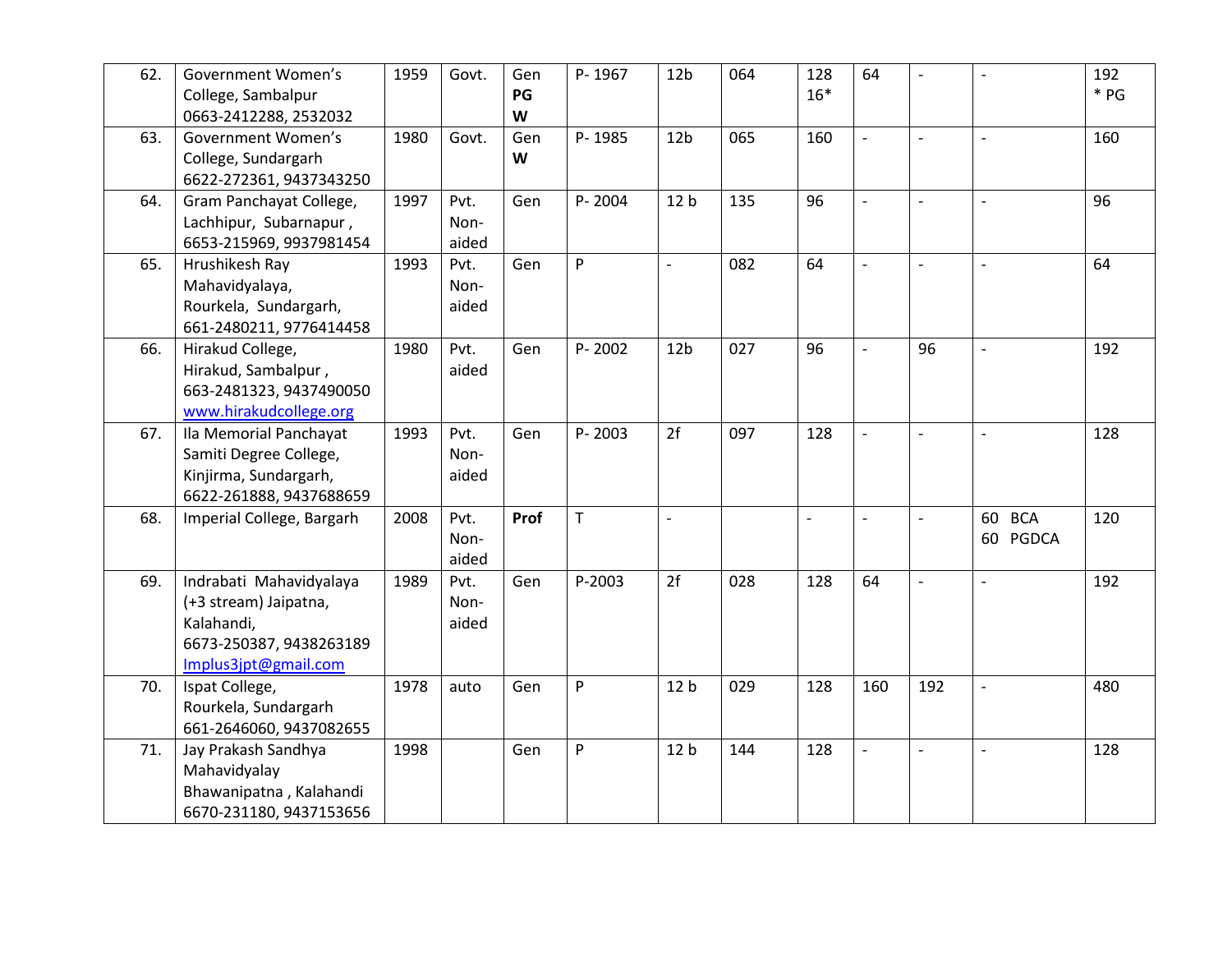| 72. | Jadupati +3 Degree<br>college, Sihidia, Sundargarh<br>9438226581, 9437767419                                                          | 1996 | Pvt.<br>Non-<br>aided | Gen  | P-2003      | 12 <sub>b</sub>          | 114 | 64  | $\overline{\phantom{0}}$ | $\overline{a}$           | $\overline{\phantom{a}}$ | 64  |
|-----|---------------------------------------------------------------------------------------------------------------------------------------|------|-----------------------|------|-------------|--------------------------|-----|-----|--------------------------|--------------------------|--------------------------|-----|
| 73. | Jagannath College,<br>Sahajbahal, Bolangir,<br>9937386358, 9437165372                                                                 | 1993 | Pvt.<br>Non-<br>aided | Gen  | P-2005      | $\sim$                   | 092 | 128 | $\overline{a}$           | $\overline{\phantom{a}}$ | $\sim$                   | 128 |
| 74. | Jagannath Degree College,<br>Risida, Kalahandi,<br>6676-251100, 9437780983                                                            | 1998 | Pvt.<br>Non-<br>aided | Gen  | P-2003      | 2f                       | 136 | 64  | $\overline{a}$           | $\frac{1}{2}$            | $\blacksquare$           | 64  |
| 75. | Jaloe Degree College,<br>Jaloe, Subarnapur,<br>9937217027                                                                             | 2009 | Pvt.<br>Non-<br>aided | Gen  | T-2009      | $\overline{\phantom{a}}$ | 164 | 64  | $\overline{a}$           | $\overline{\phantom{0}}$ | $\overline{\phantom{a}}$ | 64  |
| 76. | Jamankira College,<br>Jamankira, Sambalpur<br>6649-234220, 9437347124                                                                 | 1992 | Pvt.<br>Non-<br>aided | Gen  | P           | $\overline{\phantom{a}}$ | 089 | 128 | $\overline{a}$           | $\overline{\phantom{0}}$ | $\overline{\phantom{a}}$ | 128 |
| 77. | Janata College, Boinda,<br>Angul, 6763-255049,<br>9438533589<br>www.janatacollege<br>boinda.org, Principaljanata<br>college@gmail.com | 1988 | Pvt.<br>Aided         | Gen  | P-2002      | 12 <sub>b</sub>          | 030 | 128 | $\overline{a}$           | $\overline{\phantom{0}}$ |                          | 128 |
| 78. | Jasoda Bishnu College,<br>Sardhapali, Sundargarh,<br>9439428066, 9937942093                                                           | 2000 | Pvt.<br>Non-<br>aided | Gen  | P-2006      | $\overline{\phantom{a}}$ | 146 | 64  | 64                       | $\overline{a}$           |                          | 128 |
| 79. | Jawaharlal College,<br>Patnagarh, Bolangir<br>6658-222204, 9238680893<br>www.jawaharlalcollege.org                                    | 1964 | Pvt.<br>Aided         | Gen  | P-1964      | 12 <sub>b</sub>          | 031 | 256 | 128                      | 64                       | $\overline{a}$           | 448 |
| 80. | Jhasuguda Law College,<br>Jhasuguda                                                                                                   | 2006 | Pvt.<br>Non-<br>Aided | Prof | $\mathsf T$ | $\overline{a}$           |     |     |                          |                          | 60 LL.B                  | 60  |
| 81. | Jyoti Vikash College,<br>Bhainsa, Bolangir<br>6658-288017,9437759146                                                                  | 1993 | Pvt.<br>Aided         | Gen  | P-2003      | 2f                       | 101 | 128 | $\overline{a}$           | $\overline{\phantom{0}}$ | $\sim$                   | 128 |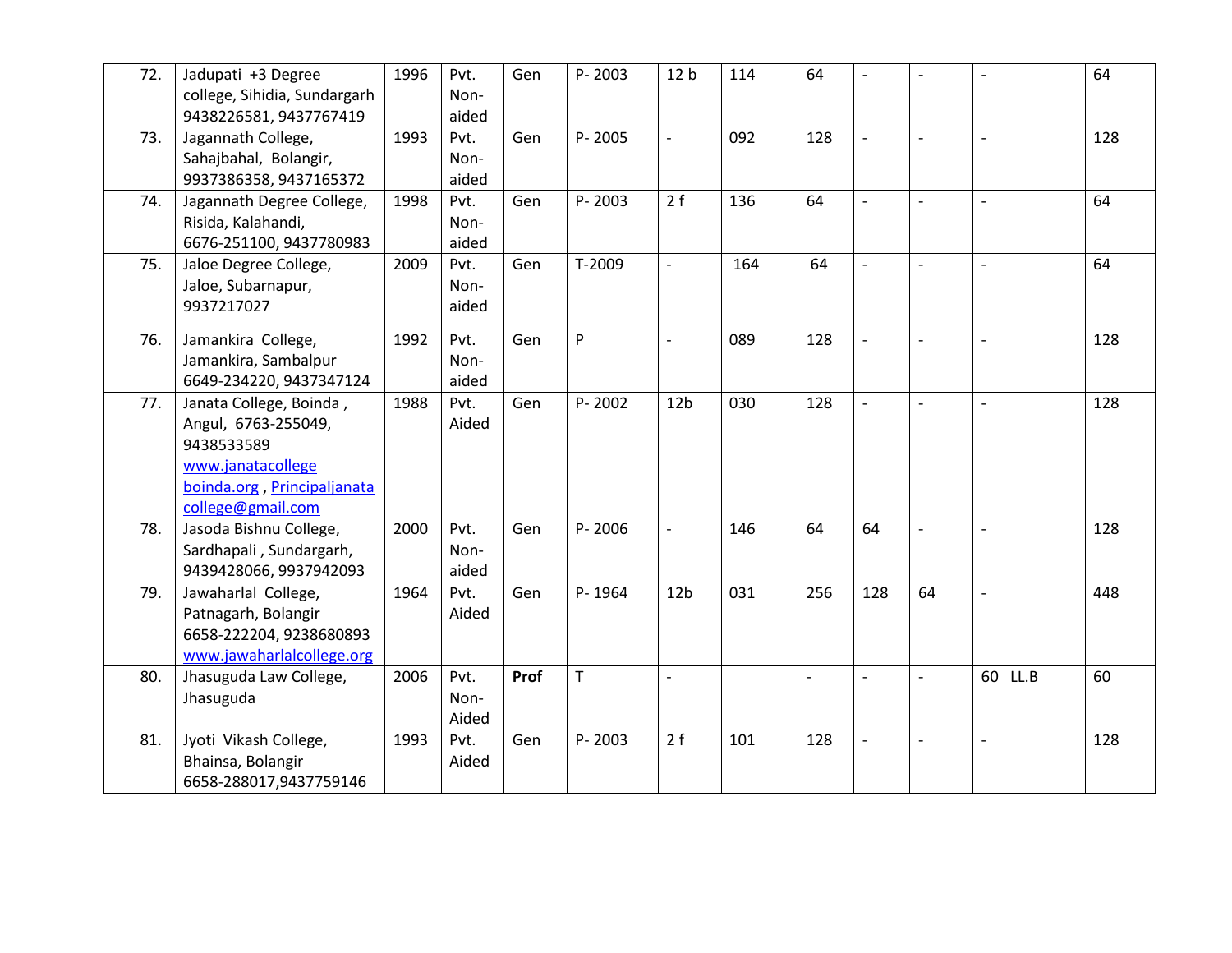| 82. | Kalahandi Law College,      | 1990 | Pvt.  | Prof | T      | $\overline{\phantom{a}}$ |     |                          | $\overline{a}$           |                          | 120 LL.B                 | 120 |
|-----|-----------------------------|------|-------|------|--------|--------------------------|-----|--------------------------|--------------------------|--------------------------|--------------------------|-----|
|     | Bhabanipatna, Kalahandi     |      | Non-  |      |        |                          |     |                          |                          |                          |                          |     |
|     |                             |      | Aided |      |        |                          |     |                          |                          |                          |                          |     |
| 83. | Kalahandi Training College, | 1982 | Govt. | Prof | P      | 12 <sub>b</sub>          |     | $\overline{\phantom{0}}$ | $\overline{\phantom{0}}$ | $\overline{\phantom{a}}$ | 80 LL.B                  | 80  |
|     | Bhawanipatna                |      |       |      |        |                          |     |                          |                          |                          |                          |     |
| 84. | Kalyani Ray Mahavidyalaya   | 1998 | Pvt.  | Gen  | T-2008 | $\bar{\phantom{a}}$      | 128 | 64                       | 64                       | $\sim$                   | $\bar{\phantom{a}}$      | 128 |
|     | Rourkela , Sundargarh       |      | Non-  |      |        |                          |     |                          |                          |                          |                          |     |
|     | 661-2642500,9438017949      |      | Aided |      |        |                          |     |                          |                          |                          |                          |     |
| 85. | Katapali College,           | 1994 | Pvt.- | Gen  | P      | $\overline{\phantom{a}}$ | 106 | 128                      | $\overline{a}$           | $\blacksquare$           | $\overline{a}$           | 128 |
|     | Katapali, Bargarh           |      | Aided |      |        |                          |     |                          |                          |                          |                          |     |
|     | 6646-266723, 9668981550     |      |       |      |        |                          |     |                          |                          |                          |                          |     |
| 86. | Kesinga Mahavidyalaya,      | 1981 | Pvt.- | Gen  | P      | 12 <sub>b</sub>          | 032 | 128                      | $\overline{a}$           | $\blacksquare$           | $\overline{a}$           | 128 |
|     | Kesinga, Kalahandi          |      | Aided |      |        |                          |     |                          |                          |                          |                          |     |
|     | 9437347553, 9437292960      |      |       |      |        |                          |     |                          |                          |                          |                          |     |
| 87. | Kshyama Meher Degree        | 2000 | Pvt.  | Gen  | P      | $\overline{\phantom{a}}$ | 153 | 96                       | $\overline{\phantom{0}}$ | $\overline{\phantom{a}}$ | $\overline{\phantom{a}}$ | 96  |
|     | College, Tukla, Nuapada     |      | Non-  |      |        |                          |     |                          |                          |                          |                          |     |
|     | 777250347,9938323686        |      | Aided |      |        |                          |     |                          |                          |                          |                          |     |
| 88. | Khariar College,            | 1997 | Auto  | Gen  | P      | 12 <sub>b</sub>          | 033 | 192                      | 64                       | $\blacksquare$           | $\overline{a}$           | 256 |
|     | Khariar, Nuapada            |      |       |      |        |                          |     |                          |                          |                          |                          |     |
|     | 6671-232305, 9938121076     |      |       |      |        |                          |     |                          |                          |                          |                          |     |
| 89. | Kinjirkela College,         | 1996 |       | Gen  | P      | 12 <sub>b</sub>          | 134 | 64                       | $\overline{a}$           |                          |                          | 64  |
|     | Kinjirkela, Sundargarh      |      |       |      |        |                          |     |                          |                          |                          |                          |     |
|     | 9938990690, 9434686855      |      |       |      |        |                          |     |                          |                          |                          |                          |     |
| 90. | Kishorenagar College,       | 1994 | Pvt.  | Gen  | P-2003 | $\overline{\phantom{a}}$ | 093 | 128                      | $\overline{\phantom{a}}$ | $\mathbb{L}$             |                          | 128 |
|     | Kishorenagar, Angul         |      | Non   |      |        |                          |     |                          |                          |                          |                          |     |
|     | 6763-257017,9937306351      |      | Aided |      |        |                          |     |                          |                          |                          |                          |     |
|     | www.kishorenagardegreec     |      |       |      |        |                          |     |                          |                          |                          |                          |     |
|     | ollege.org,                 |      |       |      |        |                          |     |                          |                          |                          |                          |     |
|     |                             |      |       |      |        |                          |     |                          |                          |                          |                          |     |
| 91. | kndc.77@yahoo.in            |      |       |      | P-2005 |                          | 122 | 64                       |                          |                          |                          | 64  |
|     | Koira Degree College,       | 1994 | Pvt.  | Gen  |        | $\blacksquare$           |     |                          | $\overline{\phantom{0}}$ | $\mathbf{r}$             | $\mathbf{r}$             |     |
|     | Koira, Sundargarh           |      | Non   |      |        |                          |     |                          |                          |                          |                          |     |
|     | 6625-211332,9437703446      |      | Aided |      |        |                          |     |                          |                          |                          |                          |     |
|     | Kdcollege1332@gmail.com     |      |       |      |        |                          |     |                          |                          |                          |                          |     |
| 92. | Kuchinda College,           | 1964 | Pvt.- | Gen  | P      | 12 <sub>b</sub>          | 034 | 128                      | 64                       | 64                       |                          | 256 |
|     | Kuchinda, Sambalpur6642-    |      | Aided |      |        |                          |     |                          |                          |                          |                          |     |
|     | 220030, 9437979564          |      |       |      |        |                          |     |                          |                          |                          |                          |     |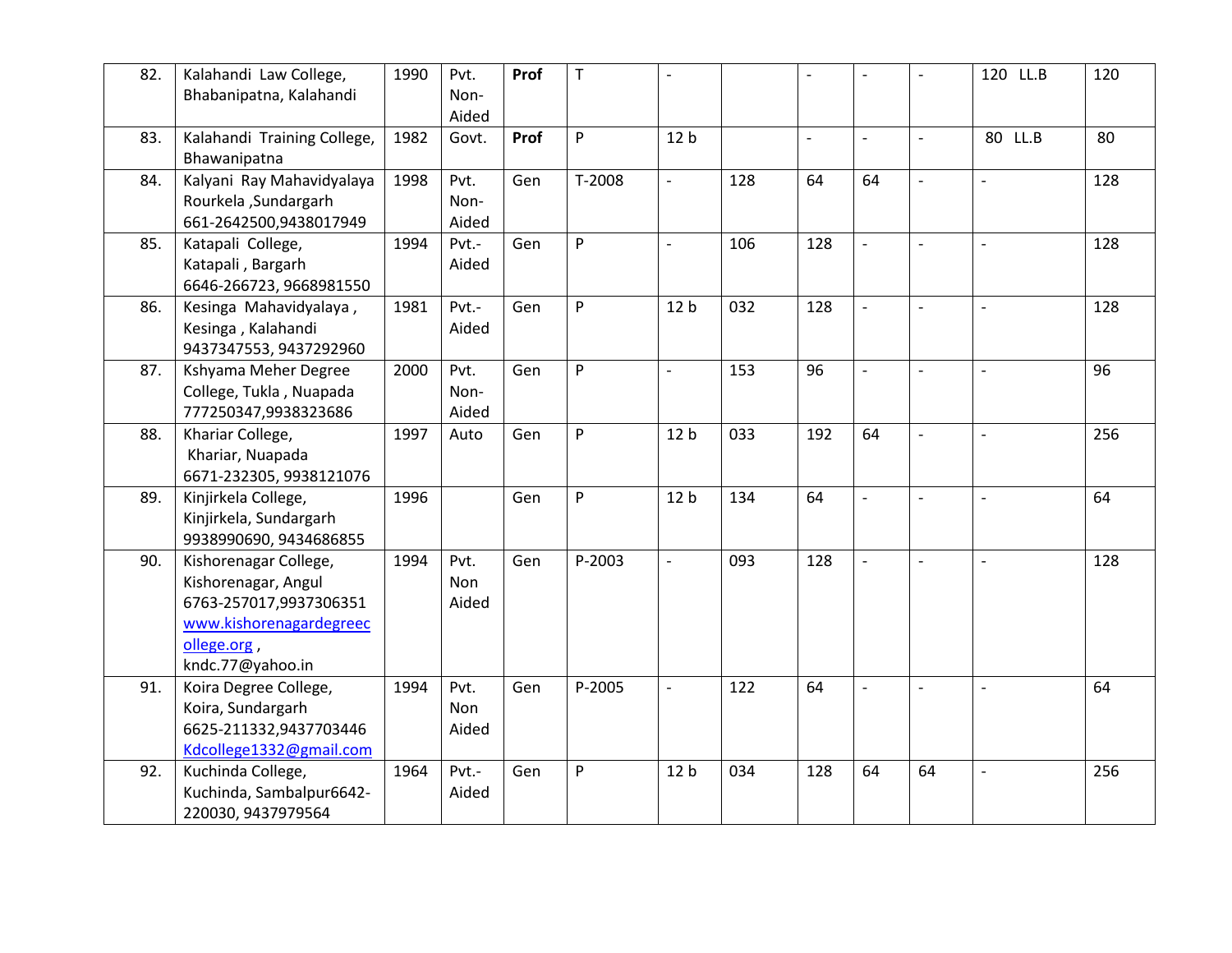| 93.  | Larambha College,<br>Larambha, Bargarh<br>6682-235022, 9438060550                             | 1964 | Pvt.-<br>Aided              | Gen  | P           | 12 <sub>b</sub>          | 035 | 128                      | 128            | $\overline{\phantom{0}}$ | $\overline{\phantom{a}}$ | 256 |
|------|-----------------------------------------------------------------------------------------------|------|-----------------------------|------|-------------|--------------------------|-----|--------------------------|----------------|--------------------------|--------------------------|-----|
| 94.  | Lahunipada College,<br>Lahunipada, Sundargarh<br>9437187339,9437768396                        | 1991 | Pvt.<br><b>Non</b><br>Aided | Gen  | P-2003      | $\overline{\phantom{a}}$ | 073 | 128                      | $\overline{a}$ | $\overline{\phantom{a}}$ | $\overline{\phantom{a}}$ | 128 |
| 95.  | Lephripada College,<br>Lephripada, Sundargarh<br>9437369015, 9861522963                       | 1994 | Pvt.-<br>Aided              | Gen  | P           | $\mathbb{L}$             | 123 | 64                       | $\overline{a}$ | $\overline{\phantom{0}}$ | $\sim$                   | 64  |
| 96.  | Laxmi Narayan College,<br>Jharsuguda<br>6645-270044,9437100701<br>www.lncjharsuguda.org       | 1969 | Pvt.<br>Aided               | Gen  | P-1969      | 12 <sub>b</sub>          | 036 | 96                       | 112            | 96                       | $\overline{a}$           | 304 |
| 97.  | Loisinga College,<br>Loisinga, Bolangir<br>6653-274047,<br>Isgcollege@gmail.com               | 1983 | Pvt.<br>Aided               | Gen  | P-2003      | $\blacksquare$           | 037 | 64                       | $\overline{a}$ | $\blacksquare$           | $\overline{\phantom{a}}$ | 64  |
| 98.  | Lokadrusti College<br>of advance Technology<br>(LCAT) Godramunda,<br>Nuapada                  | 2008 | Pvt.<br>Non<br>Aided        | Prof | $\mathsf T$ | $\overline{\phantom{a}}$ |     | $\overline{\phantom{a}}$ | $\overline{a}$ | $\overline{\phantom{a}}$ | 60 BCA<br>45 PGDCA       | 105 |
| 99.  | Lajpat Rai Law College,<br>Sambalpur<br>663-2533121, 9437088602<br>principallrlcsbp@gmail.com | 1965 | Consti<br>tuent             | Prof | P-1967      | 12 <sub>b</sub>          |     | $\overline{a}$           | $\overline{a}$ | $\overline{\phantom{a}}$ | 160 LL.B                 | 160 |
| 100. | Maa Heera Neela Degree<br>Mahavidyalaya,<br>Biswanathpur, Kalahandi<br>9437625345,9438229864  | 1996 | Pvt.<br>Non<br>Aided        | Gen  | P-2007      | $\overline{\phantom{a}}$ | 138 | 128                      |                |                          |                          | 128 |
| 101. | Maa Jhadeswari College,<br>Dhama, Sambalpur<br>6681-232344,9437219057                         | 1998 | Pvt.<br>Non<br>Aided        | Gen  | P-2007      | $\blacksquare$           | 145 | 64                       | $\overline{a}$ | $\overline{\phantom{a}}$ | $\sim$                   | 64  |
| 102. | Maa Maheswari College,<br>Baunsuni, Boudh<br>9437644985, 9437892143                           | 1997 | Pvt.-<br>Aided              | Gen  | P           | $\overline{\phantom{a}}$ | 137 | 128                      | $\overline{a}$ | $\blacksquare$           | $\overline{\phantom{a}}$ | 128 |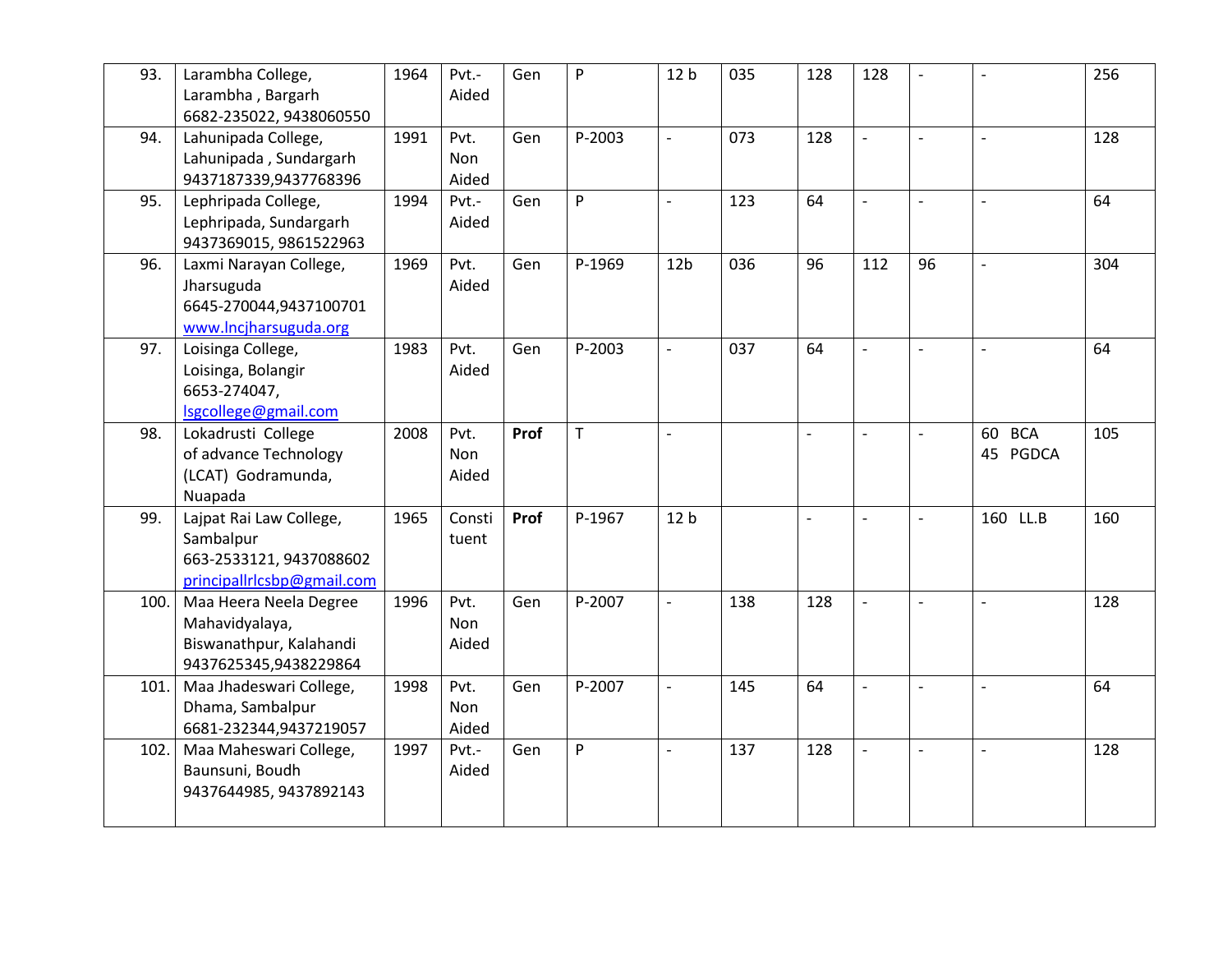| 103. | Madanpur Rampur College,  | 1980 | Pvt.       | Gen | P-1989 | 12 <sub>b</sub>          | 038 | 160 | $\overline{a}$ | $\overline{\phantom{0}}$ | $\overline{\phantom{a}}$ | 160 |
|------|---------------------------|------|------------|-----|--------|--------------------------|-----|-----|----------------|--------------------------|--------------------------|-----|
|      | M.Rampur, Kalahandi       |      | Aided      |     |        |                          |     |     |                |                          |                          |     |
|      | 6676-250343,9437657025    |      |            |     |        |                          |     |     |                |                          |                          |     |
| 104. | Maharshi Dayananda        | 1994 | Pvt.       | Gen | P-2003 | 12 <sub>b</sub>          | 126 | 128 | 64             | $\overline{\phantom{0}}$ | $\overline{\phantom{a}}$ | 192 |
|      | Mahavidyala, Garh-        |      | <b>Non</b> |     |        |                          |     |     |                |                          |                          |     |
|      | Mahulpali, Sundargarh,    |      | Aided      |     |        |                          |     |     |                |                          |                          |     |
|      | 6622-237243,9861542380    |      |            |     |        |                          |     |     |                |                          |                          |     |
|      | www.mdmhe.com             |      |            |     |        |                          |     |     |                |                          |                          |     |
|      | principal@mdmhe.com       |      |            |     |        |                          |     |     |                |                          |                          |     |
| 105. | Mahata Gandhi Degree,     | 1987 | Pvt.       | Gen | P-2003 | 2f                       | 090 | 96  |                |                          |                          | 96  |
|      | College, Bhukta, Bargarh  |      | Aided      |     |        |                          |     |     |                |                          |                          |     |
|      | 6646-268946,9438293050    |      |            |     |        |                          |     |     |                |                          |                          |     |
| 106. | Mahima Degree College,    | 1994 | Pvt.       | Gen | P-2003 | $\overline{\phantom{a}}$ | 116 | 64  | $\overline{a}$ | $\overline{\phantom{0}}$ | $\overline{\phantom{a}}$ | 64  |
|      | Bijaapali, Panchagaon,    |      | Non        |     |        |                          |     |     |                |                          |                          |     |
|      | Jharsuguda                |      | Aided      |     |        |                          |     |     |                |                          |                          |     |
|      | 6645-254017, 9938490292   |      |            |     |        |                          |     |     |                |                          |                          |     |
|      | mdc.bijapali@gmail.com    |      |            |     |        |                          |     |     |                |                          |                          |     |
| 107. | Mahimunda College,        | 1993 | Pvt.       | Gen | P-2003 | $\mathbb{L}$             | 091 | 128 | $\overline{a}$ | $\overline{\phantom{a}}$ | $\overline{\phantom{a}}$ | 128 |
|      | Mahimunda, Bolangir,      |      | Non        |     |        |                          |     |     |                |                          |                          |     |
|      | 6652-283108, 9861249017   |      | Aided      |     |        |                          |     |     |                |                          |                          |     |
| 108. | Maharani Kasturika Modini | 1999 | Pvt.       | Gen | P-2006 | $\overline{a}$           | 154 | 96  | $\overline{a}$ | $\overline{a}$           | $\overline{a}$           | 96  |
|      | Devi (+3) Mahavidyalaya   |      | Non-       |     |        |                          |     |     |                |                          |                          |     |
|      | Kalampur, Kalahandi,      |      | aided      |     |        |                          |     |     |                |                          |                          |     |
|      | 9437428572, 9777295625    |      |            |     |        |                          |     |     |                |                          |                          |     |
| 109. | Mandosil College,         | 1999 | Pvt.       | Gen | P-2004 | 2f                       | 143 | 64  | $\overline{a}$ | $\overline{a}$           | $\sim$                   | 64  |
|      | Mandosil, Bargarh,        |      | Non-       |     |        |                          |     |     |                |                          |                          |     |
|      | 9937802560, 9937382980    |      | aided      |     |        |                          |     |     |                |                          |                          |     |
| 110. | Manikeswari College,      | 1991 | Pvt.       | Gen | P-2003 | 2f                       | 086 | 128 | $\overline{a}$ | $\overline{a}$           | $\overline{\phantom{a}}$ | 128 |
|      | Garhtumulia, Sundargarh,  |      | Non-       |     |        |                          |     |     |                |                          |                          |     |
|      | 6621-283324, 9437768597   |      | aided      |     |        |                          |     |     |                |                          |                          |     |
| 111. | Naktideul College,        | 1990 | Pvt.       | Gen | P-2003 | 12 <sub>b</sub>          | 096 | 128 | $\overline{a}$ | $\overline{\phantom{0}}$ | $\sim$                   | 128 |
|      | Naktideul, Sambalpur,     |      | Non-       |     |        |                          |     |     |                |                          |                          |     |
|      | 6647-246008, 9438074038   |      | aided      |     |        |                          |     |     |                |                          |                          |     |
| 112. | National College,         | 1978 | Pvt.       | Gen | P      | 12 <sub>b</sub>          | 041 | 128 | $\overline{a}$ | $\overline{a}$           |                          | 128 |
|      | Nuapada                   |      | Aided      |     |        |                          |     |     |                |                          |                          |     |
|      | 6678223413, 9437166724    |      |            |     |        |                          |     |     |                |                          |                          |     |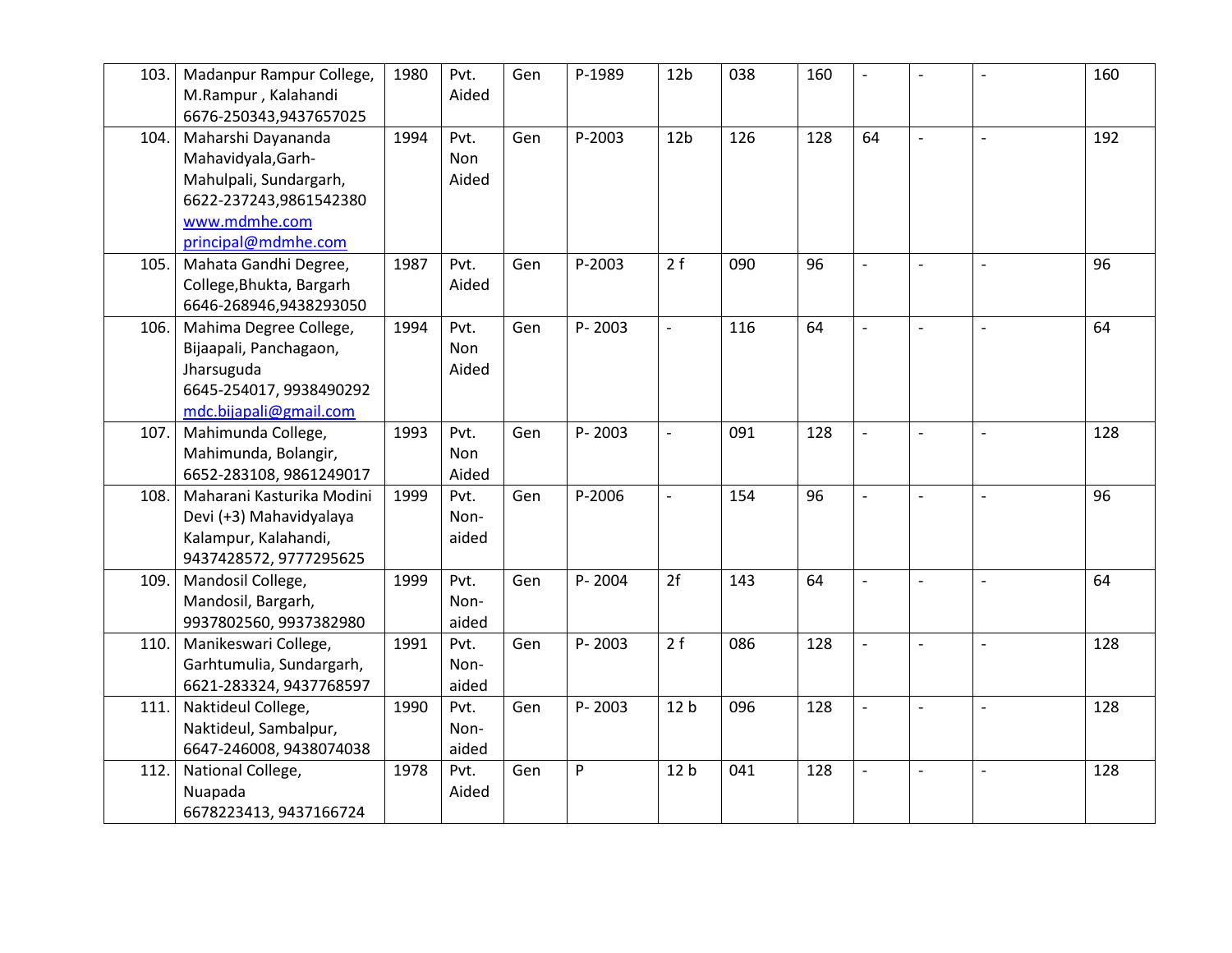| 113. | Neelashaila Mahavidyalaya<br>Jhirpani, Rourkela,<br>Sundarghar<br>661-2476770, 9040516787   | 1983 | Auto                 | Gen  | P      | 12 <sub>b</sub>          | 042 | 128            | 96                       | 96                       | $\overline{a}$ | 320 |
|------|---------------------------------------------------------------------------------------------|------|----------------------|------|--------|--------------------------|-----|----------------|--------------------------|--------------------------|----------------|-----|
| 114. | Netajee Subhas Chandra<br>Bose College, Sambalpur<br>663-2546403, 9438382293                | 1972 | Govt.                | Gen  | P      | 12 <sub>b</sub>          | 043 | 128            |                          | 64                       | $\overline{a}$ | 192 |
| 115. | Orissa Medical College of<br>Homopathy and Research,<br>Sambalpur, 663-1242619,             | 1978 | Govt.                | Prof | P-1981 | 12 <sub>b</sub>          |     | $\overline{a}$ | $\overline{a}$           | $\overline{\phantom{a}}$ | 25 BHMS        | 25  |
| 116. | Panchayat Samiti Snatak<br>Mahavidyalaya, Barkot,<br>Deogarh<br>6643-243258, 9668128247     | 1992 | Pvt.<br>Non<br>Aided | Gen  | P-2005 | $\overline{a}$           | 083 | 128            | $\overline{a}$           |                          |                | 128 |
| 117. | Pradosh Kumar Smruti<br>Smaraki College,<br>H.Katapali Jharsuguda<br>6645-278160,9937934414 | 2000 | Pvt.<br>Non<br>Aided | Gen  | P-2005 | $\overline{\phantom{a}}$ | 108 | 64             | $\overline{\phantom{a}}$ | $\blacksquare$           | $\overline{a}$ | 64  |
| 118. | Panchayat Samiti College,<br>Muribahal, Bolangir<br>9438283147,9437531288                   | 1998 | Pvt.<br>Aided        | Gen  | P-2006 | $\overline{\phantom{a}}$ | 147 | 64             | $\overline{a}$           | $\blacksquare$           | $\blacksquare$ | 64  |
| 119. | Panchayat Samiti College,<br>(+3) Budhapal, Reamal,<br>Deogarh<br>6641-222260,9938087269    | 1992 | Pvt.<br>Non<br>Aided | Gen  | P-2003 | $\mathbf{r}$             | 094 | 96             | 32                       | $\overline{\phantom{a}}$ | $\overline{a}$ | 128 |
| 120. | Pallishree College,<br>Chichinda, Bargarh<br>6682-265010,9438868630                         | 1981 | Pvt.<br>Aided        | Gen  | P-2003 | $\overline{\phantom{a}}$ |     | 128            | $\overline{a}$           | $\overline{\phantom{a}}$ |                | 128 |
| 121. | Palsama Science College,<br>Palsama, Deogarh<br>9938599174,9668355549                       | 2000 | Pvt.<br>Non<br>Aided | Gen  | T-2006 | $\overline{\phantom{a}}$ | 157 | $\overline{a}$ | 64                       | $\overline{a}$           | $\overline{a}$ | 64  |
| 122. | Panchayat Anchalik<br>Mahavidyalaya,<br>Kumarbandh, Jharsuguda<br>9937118057, 9861570911    | 1983 |                      | Gen  | P      | $\frac{1}{2}$            | 104 | 128            | $\overline{a}$           | $\Box$                   | $\overline{a}$ | 128 |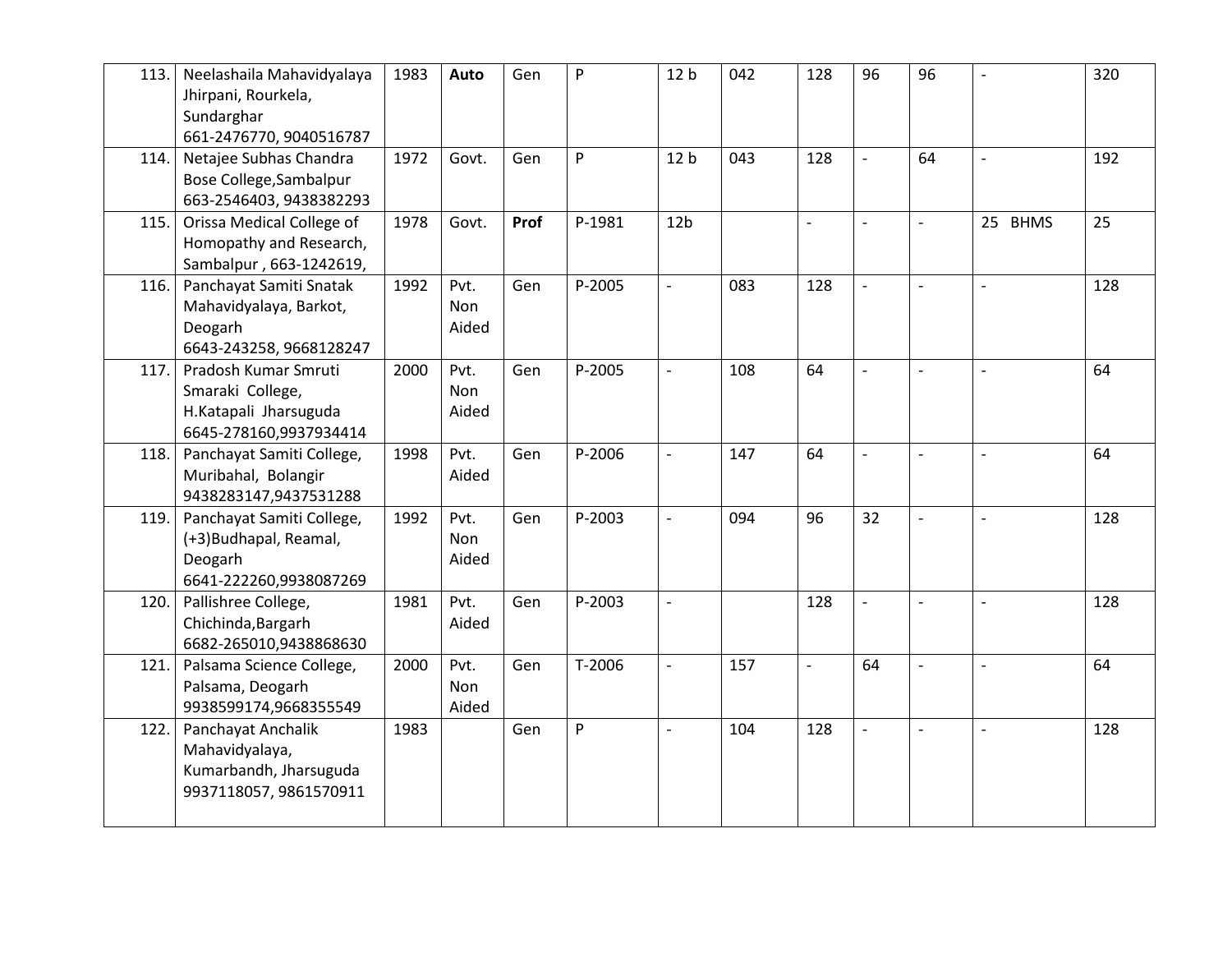| 123. | Panchyat College,<br>Bargarh | 1960 | Govt. | Gen | P            | 12 <sub>b</sub>          | 045 | 256<br>$32*$ | 144<br>$32*$   | 128<br>$16*$             | $\overline{\phantom{a}}$ | 608 |
|------|------------------------------|------|-------|-----|--------------|--------------------------|-----|--------------|----------------|--------------------------|--------------------------|-----|
|      | 6646-233192, 9937788329      |      |       |     |              |                          |     |              |                |                          |                          |     |
| 124. | Panchyat College,            | 1980 | Pvt.  | Gen | P-1987       | 12 <sub>b</sub>          | 046 | 128          | 32             | $\blacksquare$           | $\overline{a}$           | 160 |
|      | Dharamgarh, Kalahandi        |      | Aided |     |              |                          |     |              |                |                          |                          |     |
|      | 6672-242364,9938184953       |      |       |     |              |                          |     |              |                |                          |                          |     |
|      | www.pcdharamgarh.org         |      |       |     |              |                          |     |              |                |                          |                          |     |
|      | principalpcd@yahoo.com       |      |       |     |              |                          |     |              |                |                          |                          |     |
| 125. | +3 Panchyat College,         | 1992 | Pvt.  | Gen | P-2003       | $\overline{a}$           | 084 | 128          |                |                          |                          | 128 |
|      | Kalla, Deogarh               |      | Aided |     |              |                          |     |              |                |                          |                          |     |
|      | 6643-242070;9437728816       |      |       |     |              |                          |     |              |                |                          |                          |     |
| 126. | Panchyat Degree College,     | 1994 | Pvt.  | Gen | P-2003       | 12 <sub>b</sub>          | 095 | 128          | $\overline{a}$ | $\overline{\phantom{a}}$ | $\overline{a}$           | 128 |
|      | Ghasian, Bolangir            |      | Aided |     |              |                          |     |              |                |                          |                          |     |
|      | 6658-285125,9861073201       |      |       |     |              |                          |     |              |                |                          |                          |     |
| 127. | Panchyat Mahavidyalaya       | 1996 | Pvt.  | Gen | P-2003       | $\frac{1}{2}$            | 125 | 64           | $\overline{a}$ | $\overline{\phantom{a}}$ | $\overline{\phantom{a}}$ | 64  |
|      | (Degree College)             |      | Non   |     |              |                          |     |              |                |                          |                          |     |
|      | Belkhandi, Kalahandi         |      | Aided |     |              |                          |     |              |                |                          |                          |     |
|      | 9937659904,9861398288        |      |       |     |              |                          |     |              |                |                          |                          |     |
| 128. | Prasanna Panda Law           | 2008 | Pvt.  | Gen | $\mathsf{T}$ | $\overline{a}$           |     |              |                |                          | 80 LL.B                  | 80  |
|      | College, Jharsuguda          |      | Non-  |     |              |                          |     |              |                |                          |                          |     |
|      |                              |      | Aided |     |              |                          |     |              |                |                          |                          |     |
| 129. | Panchayat Samiti 3 Degree    | 1996 | Pvt.  | Gen | P-2006       | $\overline{a}$           | 140 | 96           |                |                          |                          | 96  |
|      | College, Komna, Nuapada      |      | Non   |     |              |                          |     |              |                |                          |                          |     |
|      | 9438607256,9437700271        |      | Aided |     |              |                          |     |              |                |                          |                          |     |
| 130. | Panchayat Samiti Degree      | 1999 | Pvt.  | Gen | P-2005       | $\overline{\phantom{a}}$ | 148 | 128          | $\overline{a}$ | $\overline{\phantom{a}}$ |                          | 128 |
|      | College, Bangomunda,         |      | Non   |     |              |                          |     |              |                |                          |                          |     |
|      | Bolangir                     |      | Aided |     |              |                          |     |              |                |                          |                          |     |
|      | 6657-282571,9178217622       |      |       |     |              |                          |     |              |                |                          |                          |     |
| 131. | Panchayat Samiti 3           | 1992 | Pvt.  | Gen | P-2004       | 2f                       | 087 | 192          | $\overline{a}$ | $\overline{\phantom{a}}$ | $\overline{a}$           | 192 |
|      | Mahavidyalaya                |      | Aided |     |              |                          |     |              |                |                          |                          |     |
|      | Deogaon, Bolangir,           |      |       |     |              |                          |     |              |                |                          |                          |     |
|      | 9937817303, 9658901823       |      |       |     |              |                          |     |              |                |                          |                          |     |
| 132. | Panchayat Samiti College,    | 1990 | Pvt.  | Gen | P-2003       | 12 <sub>b</sub>          | 049 | 128          | $\overline{a}$ | $\blacksquare$           | $\overline{a}$           | 128 |
|      | Belpada, Bolangir,           |      | Aided |     |              |                          |     |              |                |                          |                          |     |
|      | 6658-284448, 9437240731      |      |       |     |              |                          |     |              |                |                          |                          |     |
|      | Psc-belpada@ahoo.co.in       |      |       |     |              |                          |     |              |                |                          |                          |     |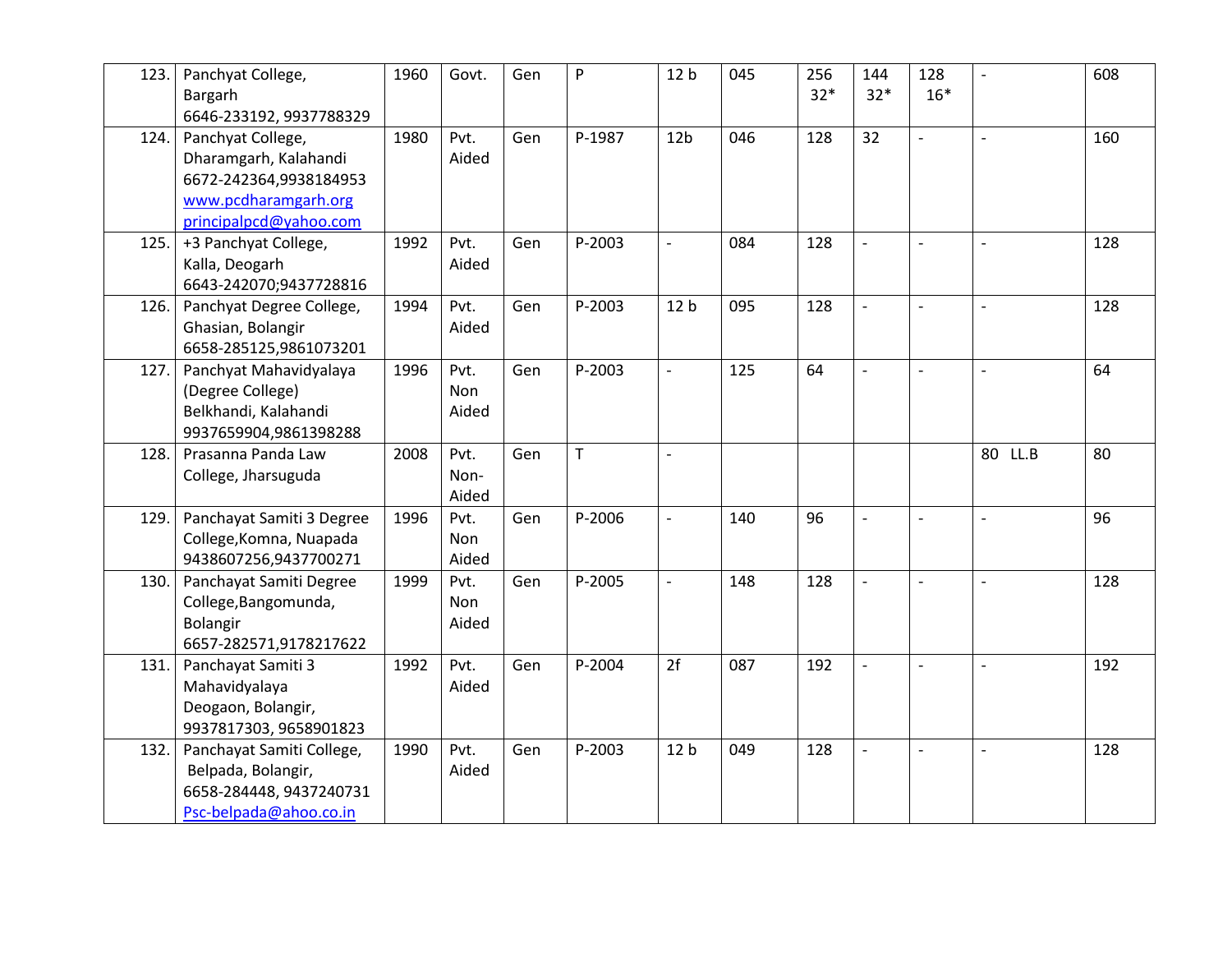| 133. | Panchayat Samiti College,<br>Gaisilate, Bargarh,<br>6683-226618, 9178660681<br>www.gaisilatcollege.net<br>Principal-                 | 1989 | Pvt.<br>Aided         | Gen | P-2005 | 12 <sub>b</sub>          | 076 | 128 | $\overline{a}$ | $\overline{\phantom{a}}$ |                          | 128 |
|------|--------------------------------------------------------------------------------------------------------------------------------------|------|-----------------------|-----|--------|--------------------------|-----|-----|----------------|--------------------------|--------------------------|-----|
|      | pscg@rediffmail.com                                                                                                                  |      |                       |     |        |                          |     |     |                |                          |                          |     |
| 134. | Panchayat Samiti College,<br>Jharbandh, Bargarh<br>9777090736, 9777260158                                                            | 1996 | Pvt.<br>Non-<br>Aided | Gen | P-2005 | $\overline{a}$           | 131 | 128 | $\overline{a}$ | $\overline{\phantom{a}}$ | $\overline{a}$           | 128 |
| 135. | Panchayat Samiti College,<br>Kantamal, Boudh                                                                                         | 1991 |                       | Gen | P      | 12 <sub>b</sub>          | 077 | 128 |                | $\overline{\phantom{0}}$ | $\blacksquare$           | 128 |
| 136. | Panchayat Samiti College,<br>Koksara, Kalahandi<br>6673-253073, 9937409989<br>psmkoksara@yahoo.com                                   | 1992 | Pvt.<br>Non-<br>Aided | Gen | P-2005 | $\blacksquare$           | 079 | 128 | $\overline{a}$ | $\overline{\phantom{a}}$ | $\overline{a}$           | 128 |
| 137. | Panchayat Samiti College,<br>Kolabira, Jharsuguda<br>9937423542                                                                      | 1992 | Pvt.<br>Non-<br>Aided | Gen | P-2003 | 2f                       | 078 | 128 | $\overline{a}$ | $\overline{\phantom{a}}$ | $\overline{\phantom{a}}$ | 128 |
| 138. | Panchayat Samiti College,<br>Laikera, Jharsuguda,<br>9437537390, 9937509692                                                          | 1990 | Pvt.<br>Non-<br>Aided | Gen | P      | $\overline{\phantom{a}}$ | 121 | 128 | $\overline{a}$ | $\blacksquare$           | $\sim$                   | 128 |
| 139. | Panchayat Samiti College,<br>Lathore, Bolangir,<br>6658-286086, 9438203502                                                           | 2002 | Pvt.<br>Non-<br>Aided | Gen | P-2006 | $\overline{\phantom{a}}$ | 161 | 96  | $\overline{a}$ | 64                       | $\overline{a}$           | 160 |
| 140. | Panchayat Samiti College,<br>Saintala, Bolangir<br>6655-256034, 9556790731<br>www.pscollegesaintala.org<br>pscollegesaintala@yahoo.i | 1983 | Pvt.<br>Aided         | Gen | P-2003 | 12 <sub>b</sub>          | 050 | 128 | $\overline{a}$ | $\blacksquare$           | $\overline{a}$           | 128 |
| 141. | Panchayat Samiti Degree<br>College, Bargaon,<br>Sundargarh, 6624-246222,<br>9937814377, www.psdco.<br>com, principal@psdco.com       | 1990 | Pvt.<br>Non-<br>Aided | Gen | P-1991 | 12 <sub>b</sub>          | 081 | 128 | $\overline{a}$ | $\overline{\phantom{a}}$ | $\overline{a}$           | 128 |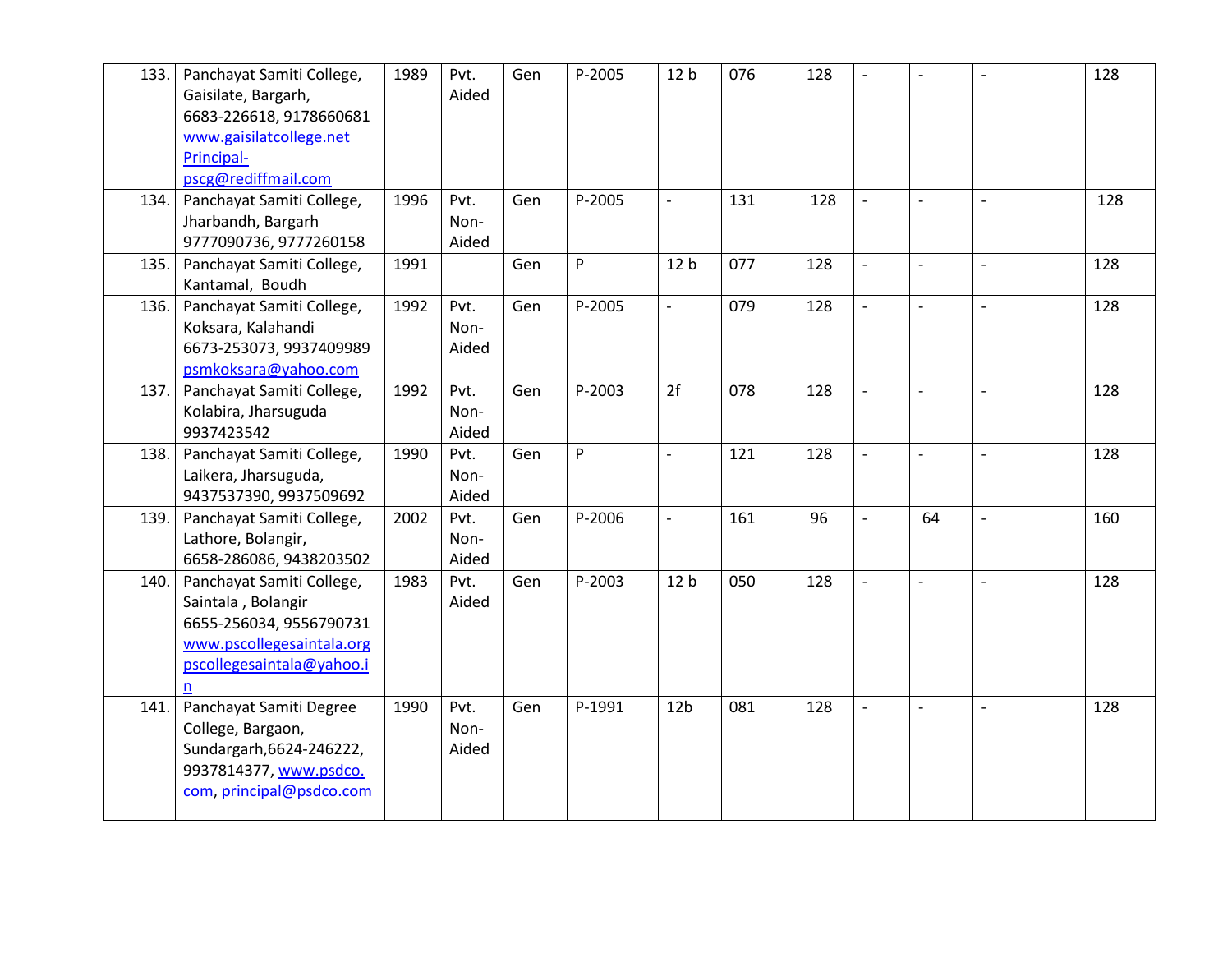| 142. | Panchayat Samiti Degree<br>College, Bhedabhahal,<br>Sundargarh<br>9938733537                                             | 2009 | Pvt.<br>Non-<br>Aided | Gen      | $\top$ | $\overline{a}$           | 165 | $\overline{\phantom{a}}$ | 64             | $\overline{\phantom{a}}$ | $\overline{a}$           | 64  |
|------|--------------------------------------------------------------------------------------------------------------------------|------|-----------------------|----------|--------|--------------------------|-----|--------------------------|----------------|--------------------------|--------------------------|-----|
| 143. | Panchayat Samiti Degree<br>College, Narla, Kalahandi<br>6677-240238, 9937213015<br>psdegreecollegenarlakld@g<br>mail.com | 1991 | Pvt.<br>Non-<br>Aided | Gen      | P-2003 | 2f                       | 075 | 128                      | $\blacksquare$ | $\overline{\phantom{a}}$ |                          | 128 |
| 144. | Panchayat Samiti Degree<br>College, Ullunda,<br>Subarnapur, 9937731068,                                                  | 1993 | Pvt.<br>Non-<br>Aided | Gen      | P-2005 | $\overline{\phantom{a}}$ | 088 | 128                      | $\overline{a}$ | $\blacksquare$           |                          | 128 |
| 145. | Parbatigiri College,<br>Mahulpali, Phuljharan,<br>Sambalpur<br>9937305510, 9853314966                                    | 1997 |                       | Gen      | P      | $\overline{a}$           | 142 | 64                       | $\overline{a}$ | $\overline{\phantom{a}}$ | $\overline{a}$           | 64  |
| 146. | Patneswari Women's<br>College,<br>Patnagarh, Bolangir,<br>9338806581, 9437367094                                         | 2000 | Pvt.<br>Aided         | Gen<br>W | P      | $\overline{\phantom{a}}$ | 156 | 128                      | $\blacksquare$ | $\blacksquare$           | $\overline{a}$           | 128 |
| 147. | Priyadarshini Indira Degree<br>College, Junagarh,<br>Kalahandi, 6672-243330,<br>9437497917                               | 1990 | Pvt.<br>Aided         | Gen      | P-2003 | $\overline{\phantom{a}}$ | 047 | 128                      |                |                          |                          | 128 |
| 148. | Priyadarshini Mahila<br>Mahavidyalaya, Jalda,<br>Sundargarh, 0661-<br>2560460, 9437981127                                | 1989 | Pvt.<br>Aided         | Gen<br>W | P-2005 | 12 <sub>b</sub>          | 048 | 128                      |                | $\blacksquare$           |                          | 128 |
| 149. | Radheshyam Anchalik<br>Degree College,<br>Bilaisarda, Bolangir,<br>9778110391, 9778073168                                | 2000 | Pvt.<br>Non-<br>Aided | Gen      | $T -$  | $\overline{a}$           | 158 | 64                       |                | $\overline{\phantom{a}}$ |                          | 64  |
| 150. | Rajendra College,<br>(Auto), Bolangir                                                                                    | 1944 | Auto                  | Gen      | P      | 12 <sub>b</sub>          |     | 256<br>$72*$             | 160<br>48*     | 128<br>$32*$             | $\overline{\phantom{a}}$ | 696 |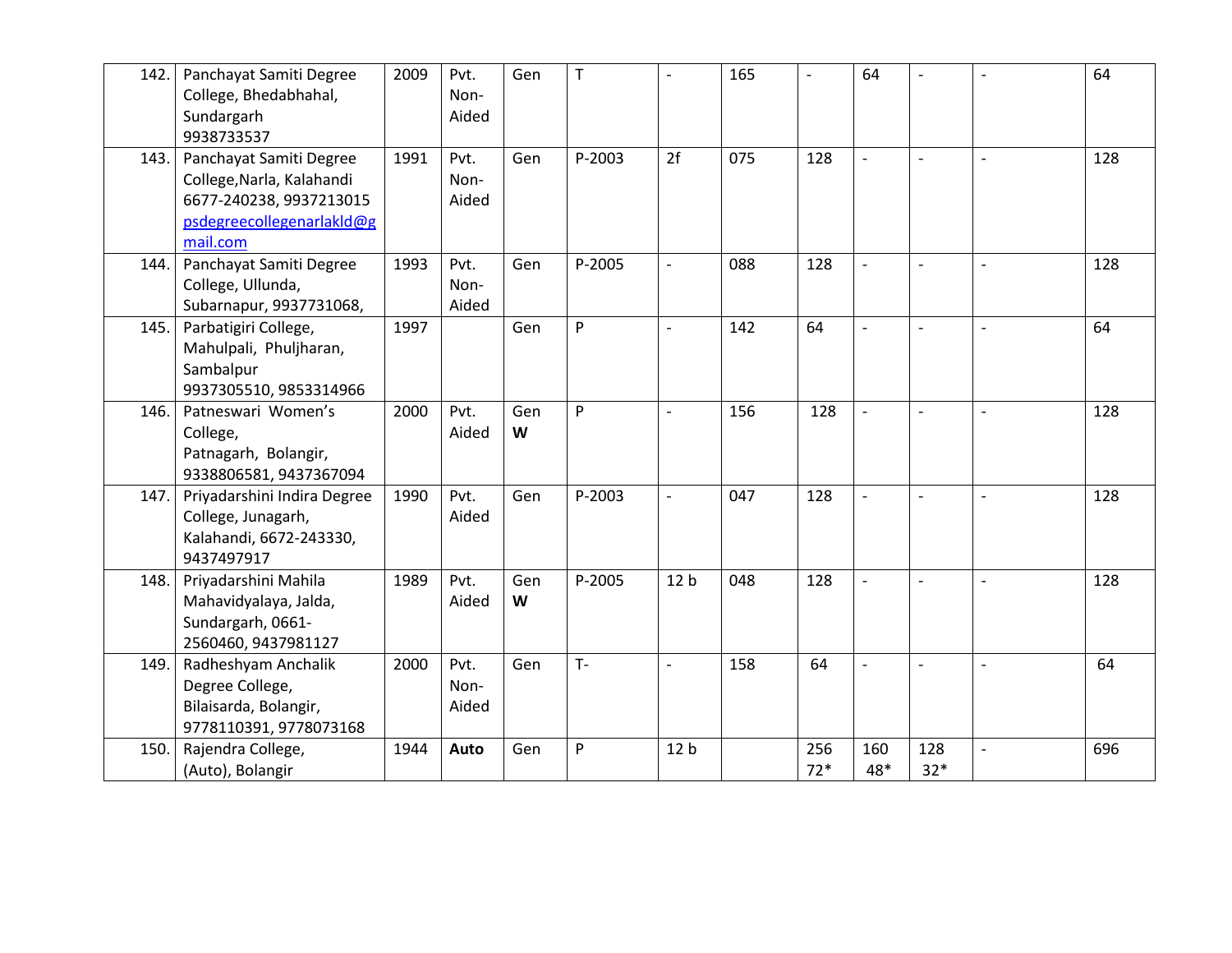| 151. | Reamal College,<br>Reamal Deogarh,<br>9438046322                                                                                                                                 | 1999 | Pvt.<br>Non-<br>Aided | Gen  | $\mathsf{T}$ | $\overline{a}$  | 113 | 64             | $\overline{a}$ | $\overline{a}$ | $\overline{a}$           | 64  |
|------|----------------------------------------------------------------------------------------------------------------------------------------------------------------------------------|------|-----------------------|------|--------------|-----------------|-----|----------------|----------------|----------------|--------------------------|-----|
| 152. | Remunda College,<br>Remunda, Bargarh,<br>6682-260552, 9938971818                                                                                                                 | 2000 | Pvt.<br>Non-<br>Aided | Gen  | P            | $\overline{a}$  | 155 | 128            | $\overline{a}$ | $\overline{a}$ | $\overline{\phantom{a}}$ | 128 |
| 153. | Rourkela Institute of<br>Management Studies,<br>Rourkela, Sundargarh<br>661-2480482, 2480597                                                                                     | 1984 | Pvt.<br>Non-<br>Aided | Prof | P            | 12 <sub>b</sub> |     |                | $\overline{a}$ | $\overline{a}$ | 90 BBA<br>16 BJMC        | 106 |
| 154. | Rourkela College,<br>Rourkela, Sundargarh,<br>661-2646728, 9438716259<br>www.reoukelacollege.com<br>rcrrourkela@gmail.com                                                        | 1968 | Govt.                 | Gen  | P-1986       | 12 <sub>b</sub> | 025 | 256            | $\overline{a}$ | 128            | $\overline{a}$           | 384 |
| 155. | Rourkela College of<br><b>Teacher Educational</b><br>Training, Rourkela,<br>Sundargarh                                                                                           | 1981 | Govt.                 | Prof | P            | $\overline{a}$  |     |                |                |                | 72 B.Ed                  | 72  |
| 156. | Rourkela Law College,<br>Rourkela, Sundargarh,<br>991-2600689, 9437343350<br>www.rourkelalawcollege.or<br>g,rourkelalawcollege@gma<br>il.com                                     | 1974 | Pvt.<br>Non-<br>Aided | Prof | P-2006       | 12 <sub>b</sub> |     | $\overline{a}$ | $\overline{a}$ | $\overline{a}$ | 160 LL.B                 | 160 |
| 157. | Municipal College,<br>Rourkela, Sundargarh,<br>661-2505838, 9853653201<br>Municipalcollegerkl.com<br>municipalcollege@yahoo.c<br>o.in,<br>info@municipalcollegerour<br>kela.com, | 1978 | Pvt.<br>Aided         | Gen  | P-1991       | 12 <sub>b</sub> | 039 | 128            | 192            | 192            | 30 BBA                   | 542 |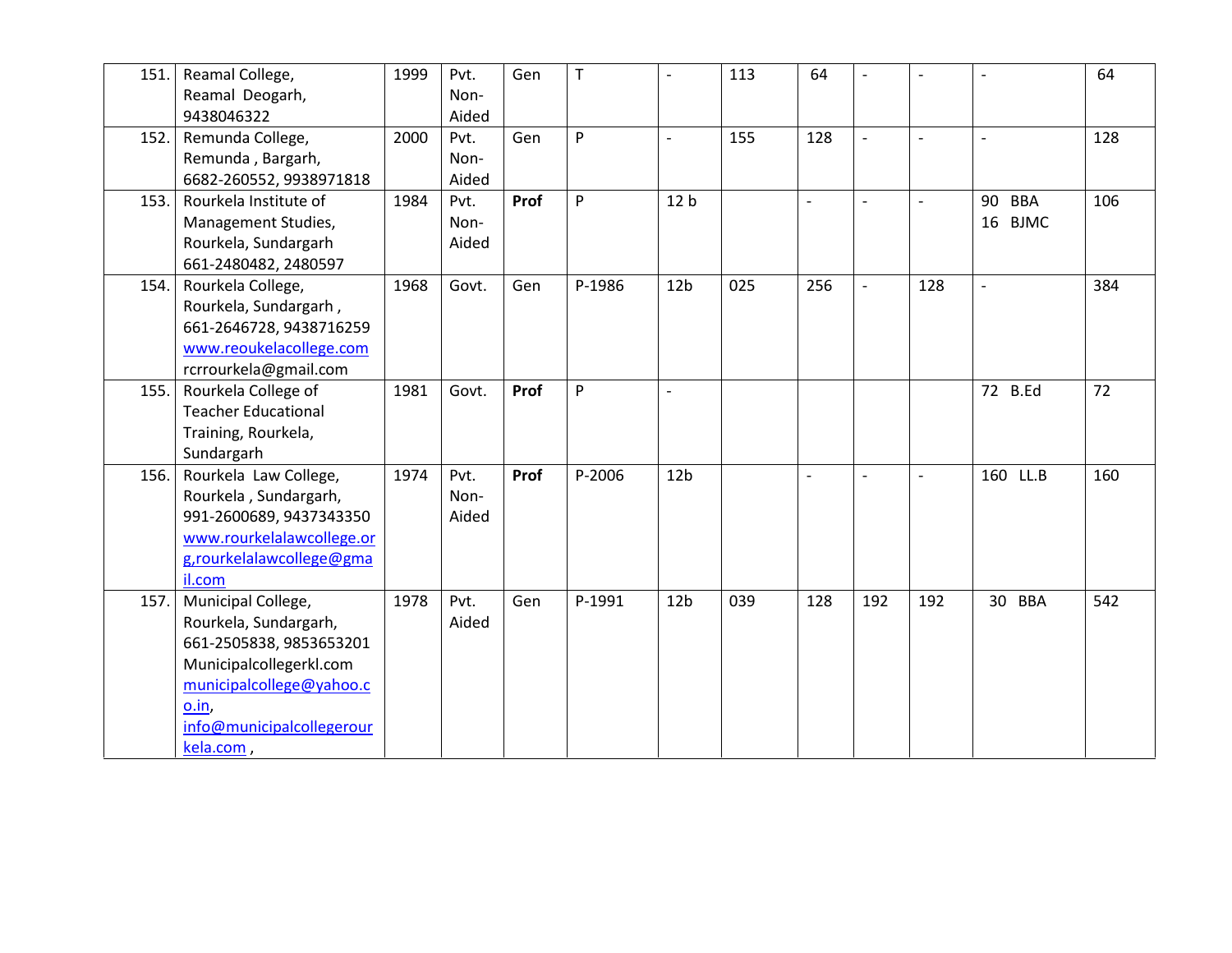| 158. | Sarbati Devi Women's<br>College, Rajgangpur,<br>Sundargarh,<br>956624220352,<br>9437244027    | 1981 | Govt.                 | Gen<br>W | P      | 12 <sub>b</sub>          | 053 | 128            | $\overline{\phantom{0}}$ | 96                       | $\overline{a}$ | 224 |
|------|-----------------------------------------------------------------------------------------------|------|-----------------------|----------|--------|--------------------------|-----|----------------|--------------------------|--------------------------|----------------|-----|
| 159. | Sushilabati Government<br>Women's College<br>Rourkela, Sundargarh<br>9861754671, 9438168478   | 1967 | Govt.                 | Gen<br>W | P      | 12 <sub>b</sub>          | 054 | 320            | 224                      |                          | $\overline{a}$ | 544 |
| 160. | Shakuntala Bidyadhar<br>Women's Degree College,<br>Kamgaon, Bargarh<br>9861279008, 9337310384 | 2009 | Pvt.<br>Non-<br>Aided | Gen<br>W | T-2009 | $\overline{\phantom{a}}$ | 163 | 64             | $\overline{a}$           | $\overline{\phantom{a}}$ |                | 64  |
| 161. | Sambalpur Nursing College,<br>Dhanupali, Sambalpur                                            | 2008 | Pvt.<br>Non-<br>Aided | Prof     | P      | $\overline{\phantom{a}}$ |     | $\overline{a}$ | $\overline{\phantom{0}}$ | $\blacksquare$           | 40 Nursing     | 40  |
| 162. | Saraswat Mahavidyalaya<br>Godbhaga, Sambalpur,<br>6682-230618, 9556014840<br>www.saraswat.org | 1997 | Pvt.<br>Non-<br>Aided | Gen      | P-2003 | 2f                       | 141 | 128            | $\overline{a}$           | $\overline{a}$           | $\overline{a}$ | 128 |
| 163. | Sarbamangala Degree<br>College, Golamunda,<br>Kalahandi,<br>667-2246590, 9937481491           | 1992 | Pvt.<br>Non-<br>Aided | Gen      | P-2003 | 2f                       | 085 | 128            | 64                       | $\overline{a}$           | $\overline{a}$ | 192 |
| 164. | Saswat Mahavidyalaya<br>Jarasingha, Bolangir,<br>9938418391                                   | 1992 | Pvt.<br>Non-<br>Aided |          | P      | 2f                       | 127 | 64             | $\overline{a}$           | $\overline{a}$           | $\overline{a}$ | 64  |
| 165. | Shrama Shakti College,<br>Biramitrapur, Sundargarh,<br>661-2610437, 9437247566                | 1979 | Pvt.<br>Aided         | Gen      | P-2003 | 12 <sub>b</sub>          | 058 | 128            | $\overline{\phantom{a}}$ | 64                       | $\overline{a}$ | 192 |
| 166. | Shree Ram College,<br>S.Rampur, Subarnapur<br>6653-215737, 9937318730                         | 1979 | Pvt.<br>Aided         | Gen      | P      | 12 <sub>b</sub>          |     | 96             | 64                       | 64                       | $\overline{a}$ | 224 |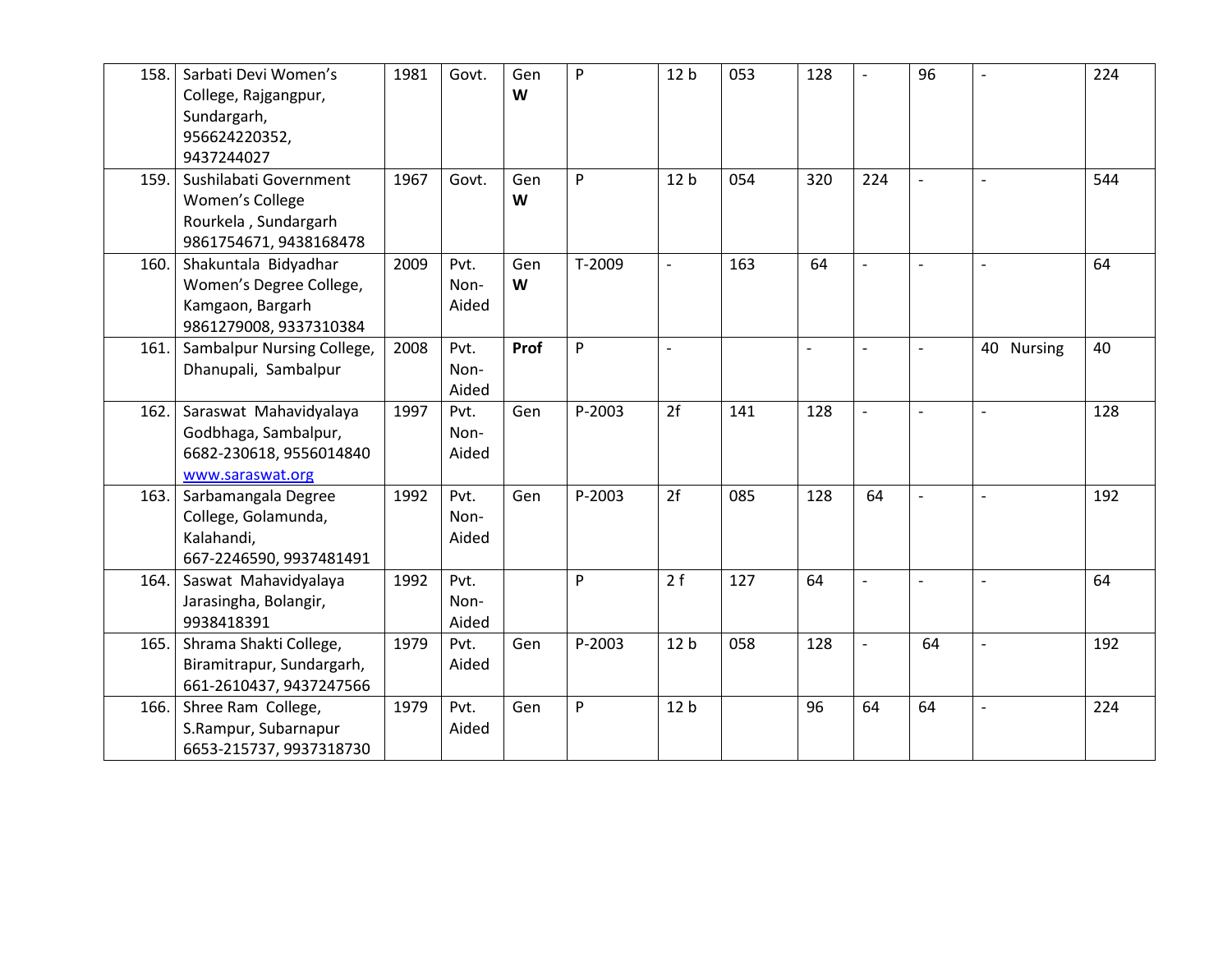| 167. | Sidhartha College,         | 1994 | Pvt.  | Gen  | P-2004      | 12 <sub>b</sub>          | 099 | 128 | $\overline{a}$ | $\overline{\phantom{a}}$ | $\overline{a}$           | 128 |
|------|----------------------------|------|-------|------|-------------|--------------------------|-----|-----|----------------|--------------------------|--------------------------|-----|
|      | Binka, Subarnapur,         |      | Aided |      |             |                          |     |     |                |                          |                          |     |
|      | 6654-211351, 9437637549    |      |       |      |             |                          |     |     |                |                          |                          |     |
|      | www.siddharthacollegebin   |      |       |      |             |                          |     |     |                |                          |                          |     |
|      | ka.org,                    |      |       |      |             |                          |     |     |                |                          |                          |     |
|      | SiddharthaCollegeBinka@g   |      |       |      |             |                          |     |     |                |                          |                          |     |
|      | mail.com                   |      |       |      |             |                          |     |     |                |                          |                          |     |
| 168. | Sohela College,            | 1989 | Pvt.  | Gen  | P-2003      | 12 <sub>b</sub>          | 056 | 128 | 64             | 32                       | $\overline{a}$           | 224 |
|      | Sohela, Bargarh,           |      | Aided |      |             |                          |     |     |                |                          |                          |     |
|      | 6685-220235, 9861321585    |      |       |      |             |                          |     |     |                |                          |                          |     |
|      | www.sohelacollege.org      |      |       |      |             |                          |     |     |                |                          |                          |     |
|      | sohelacollege@rediffmail.c |      |       |      |             |                          |     |     |                |                          |                          |     |
|      | om                         |      |       |      |             |                          |     |     |                |                          |                          |     |
| 169. | Solapada +3 Degree         | 1996 | Pvt.  | Gen  | T-2007      | $\overline{\phantom{a}}$ | 133 | 128 | $\overline{a}$ | $\overline{a}$           | $\sim$                   | 128 |
|      | Mahavidyalaya,             |      | Non-  |      |             |                          |     |     |                |                          |                          |     |
|      | Thakurgarh, Angul,         |      | Aided |      |             |                          |     |     |                |                          |                          |     |
|      | 9777254199, 9861168020     |      |       |      |             |                          |     |     |                |                          |                          |     |
| 170. | Sonepur College,           | 1964 | Pvt.  | Gen  | P-1986      | 12 <sub>b</sub>          | 057 | 192 | 80             | 32                       | $\overline{a}$           | 304 |
|      | Sonepur, Subarnapur,       |      | Aided |      |             |                          |     |     |                |                          |                          |     |
|      | 6654-220229, 9437254325    |      |       |      |             |                          |     |     |                |                          |                          |     |
|      | www.sonepurcollege.org     |      |       |      |             |                          |     |     |                |                          |                          |     |
|      | principalsnpr@gmail.com    |      |       |      |             |                          |     |     |                |                          |                          |     |
| 171. | Sovan Memorial Panchayat   | 1994 | Pvt.  | Gen  | T.          | $\overline{a}$           | 102 | 128 |                |                          | $\overline{\phantom{a}}$ | 128 |
|      | College, Kirmira,          |      | Non-  |      |             |                          |     |     |                |                          |                          |     |
|      | Jharsuguda, 9658467377     |      | Aided |      |             |                          |     |     |                |                          |                          |     |
| 172. | Sri Nrusinghanath          | 1983 | Pvt.  | Prof | T-2005      | $\overline{\phantom{a}}$ |     |     | $\overline{a}$ |                          | 30 BAMS                  | 30  |
|      | Ayurvedic College,         |      | Non-  |      |             |                          |     |     |                |                          |                          |     |
|      | Paikmal, Bargarh           |      | Aided |      |             |                          |     |     |                |                          |                          |     |
|      | 6684-230713, 9178640519    |      |       |      |             |                          |     |     |                |                          |                          |     |
|      | Ssnayc.rc@gmail.com        |      |       |      |             |                          |     |     |                |                          |                          |     |
| 173. | S.R.D.M.N. Panchyat        | 1994 | Pvt.  | Gen  | $\mathsf T$ | $\overline{a}$           | 105 | 128 | $\overline{a}$ | $\overline{\phantom{a}}$ | $\overline{\phantom{a}}$ | 128 |
|      | College, Sargipali,        |      | Non-  |      |             |                          |     |     |                |                          |                          |     |
|      | Sundargarh                 |      | Aided |      |             |                          |     |     |                |                          |                          |     |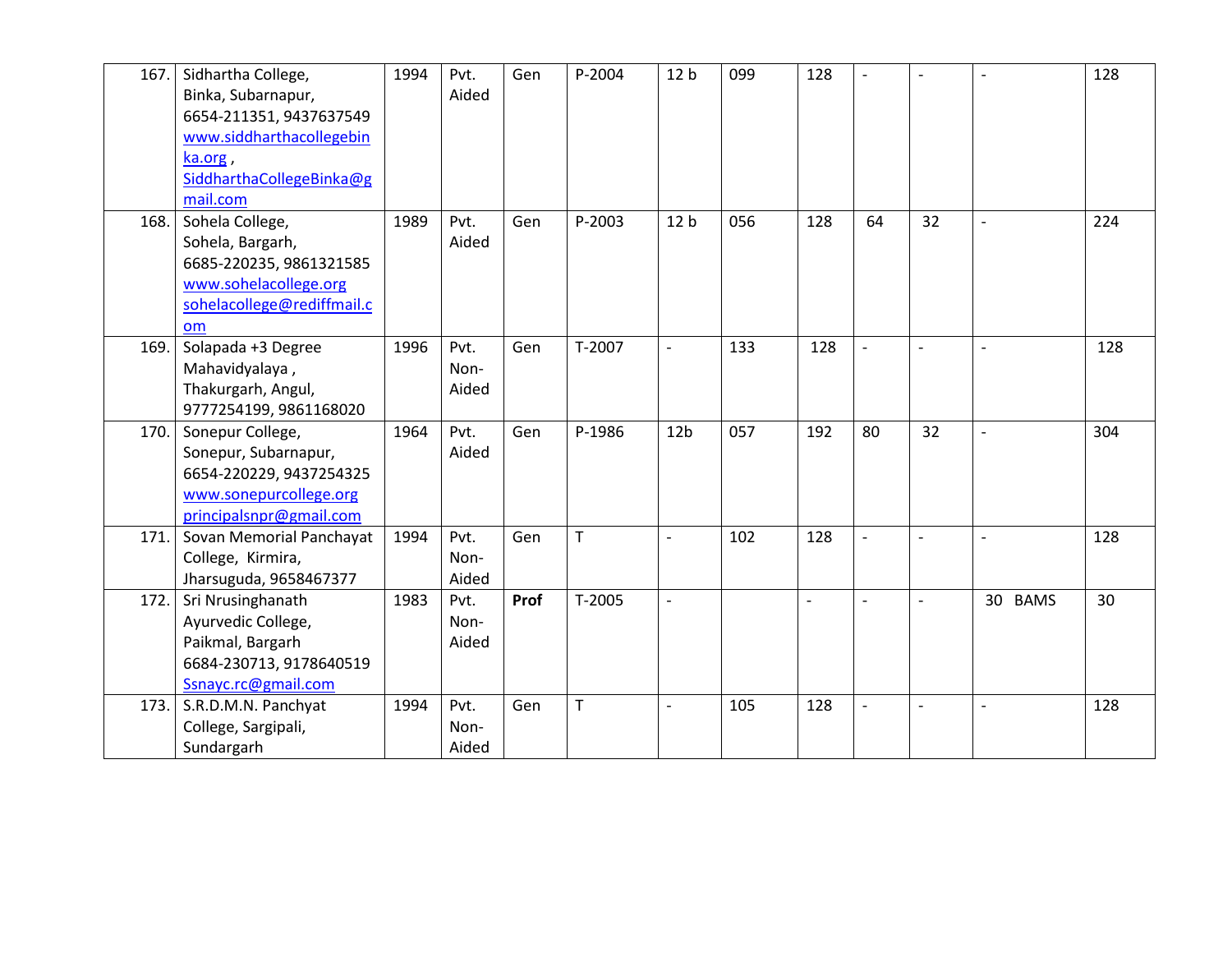| 174. | Sudam Charan Degree<br>College, Chandanbhati,<br>Bolangir,<br>6652-281088, 9937621001                                     | 1996 | Pvt.<br>Aided         | Gen  | P-2003 | 2f                       | 115 | 64             | $\overline{\phantom{a}}$ | $\blacksquare$           |                          | 64  |
|------|---------------------------------------------------------------------------------------------------------------------------|------|-----------------------|------|--------|--------------------------|-----|----------------|--------------------------|--------------------------|--------------------------|-----|
| 175. | Sushree Institute of<br><b>Technical Education,</b><br>Sadaipali, Bolangir                                                | 2005 | Pvt.<br>Non-<br>Aided | Prof | T      | $\overline{\phantom{a}}$ |     | $\overline{a}$ |                          |                          | 40 Nursing               | 40  |
| 176. | Subodh Ray Mahavidyalaya<br>Bisra, Rourkela<br>9437758474, 9438369826                                                     | 2004 | Pvt.<br>Non-<br>Aided | Gen  | T      | $\overline{a}$           | 162 | 64             | $\overline{\phantom{a}}$ | $\blacksquare$           | $\overline{\phantom{0}}$ | 64  |
| 177. | Surajmal College,<br>Rampella, Sambalpur,<br>663-2560603, 9437257286<br>www.surajmalcollege.org<br>surajmalcoll@gmail.com | 1983 | Pvt.<br>Aided         | Gen  | P-2003 | 12 <sub>b</sub>          | 112 | 64             | $\overline{a}$           | $\overline{\phantom{a}}$ | $\overline{a}$           | 64  |
| 178. | Trust Fund College,<br>Bargarh<br>9437149366, 9861429129                                                                  | 1998 | Pvt.<br>Aided         | Gen  | P      | 12 <sub>b</sub>          | 117 | 128            | 128                      |                          |                          | 256 |
| 179. | Tusra Degree College,<br>Tusra Bolangir,<br>9338853847, 9439228651                                                        | 1991 | Pvt.<br>Aided         | Gen  | P-2003 | 2f                       | 080 | 192            | $\overline{a}$           |                          |                          | 192 |
| 180. | Utkalmani Homoeopathic<br>Medical College,<br>Rourkela, Sundargarh                                                        | 1975 | Govt.                 | Prof | P      | 12 <sub>b</sub>          |     | $\overline{a}$ | $\overline{\phantom{a}}$ | $\overline{\phantom{a}}$ | 25 BHMS                  | 25  |
| 181. | Veer Surendra Sai Medical<br>College, Burla, Sambalpur,<br>663-2430768, 9437052636,<br>vssmcburlaorissa@<br>gmail.com,    | 1959 | Govt.                 | Prof | $P -$  | 12 <sub>b</sub>          |     | $\overline{a}$ |                          | $\overline{\phantom{a}}$ | 150 MBBS<br>58 MD/MS     | 208 |
| 182. | Vedvyas Mahavidyalaya,<br>Rourkela, Sundargh,<br>661-2660202, 9437768577                                                  | 1981 | Pvt.<br>Aided         | Gen  | P-1996 | 12 <sub>b</sub>          | 069 | 128            | 128                      | 128                      | $\overline{a}$           | 384 |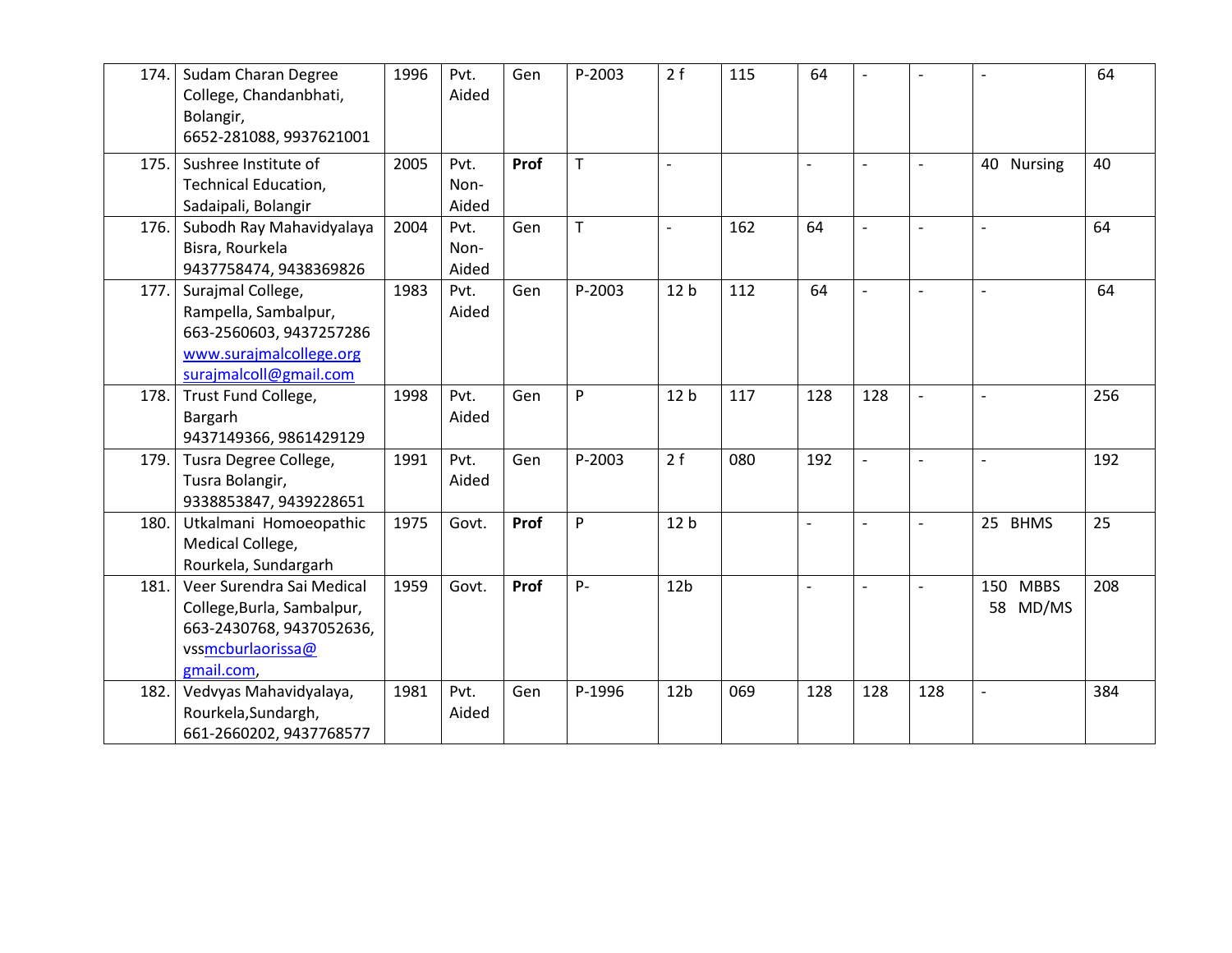| 183. | Vesaja Patel College,<br>Duduka, Sundargarh,<br>6621-214050, 9668486646<br>www.vpcduduka.org<br>principalvpcduduka@gmail | 1982 | Pvt.<br>Aided         | Gen      | P-1988      | 12 <sub>b</sub>          | 060 | 128                      | 64             | $\overline{\phantom{0}}$ | $\overline{a}$               | 192 |
|------|--------------------------------------------------------------------------------------------------------------------------|------|-----------------------|----------|-------------|--------------------------|-----|--------------------------|----------------|--------------------------|------------------------------|-----|
| 184. | .com<br>Vindhya Vasini College,<br>Nursinghnath, Bargarh,<br>6684-230470, 9437737431                                     | 1994 | Pvt.<br>Aided         | Gen      | P-2003      | 12 <sub>b</sub>          | 111 | 64                       | $\overline{a}$ |                          | $\overline{a}$               | 64  |
| 185. | Women's College,<br>Bargarh,<br>6646-233492, 9861012148<br>wcbgh78@gmail.com                                             | 1979 | Pvt.<br>Aided         | Gen<br>W | $T -$       | $\blacksquare$           | 061 | 192                      | $\overline{a}$ | $\overline{a}$           | $\overline{a}$               | 192 |
| 186. | Women's College,<br>Jharsuguda,<br>6645-272120, 9778085350<br>www.womenscollege.jsg.or                                   | 1982 | Pvt.<br>Aided         | Gen<br>W | P-1993      | 12 <sub>b</sub>          | 063 | 128                      | $\overline{a}$ | $\overline{a}$           | $\overline{\phantom{0}}$     | 128 |
| 187. | +3 Degree Women's<br>College, Deogarh,<br>9437881365, 9437880551                                                         | 1992 | Pvt.<br>Non-<br>Aided | Gen<br>W | $T -$       | $\overline{a}$           | 110 | 64                       | $\overline{a}$ | $\blacksquare$           | $\overline{a}$               | 64  |
| 188. | Women's College,<br>Padampur, Bargarh<br>6683-223510, 9437325657                                                         |      | Pvt.<br>Aided         | Gen<br>W | P           | 12 <sub>b</sub>          | 118 | 128                      | $\overline{a}$ | $\overline{\phantom{a}}$ | $\overline{\phantom{0}}$     | 128 |
| 189. | Yuvadaya College of<br>Advanced Technology,<br>Bolangir                                                                  | 2006 | Pvt.<br>Non-<br>Aided | Prof     | $\mathsf T$ | $\overline{\phantom{a}}$ |     | $\overline{\phantom{a}}$ |                |                          | 90 BCA<br>60 PGDCA<br>30 MSW | 180 |
| 190. | Anchaliik Degree College,<br>Subalaya, Subarnapur<br>9937932739                                                          | 2010 | Pvt.<br>Non-<br>Aided | Gen      | $\mathsf T$ | $\overline{\phantom{a}}$ | 166 | 64                       | $\overline{a}$ | $\overline{\phantom{a}}$ |                              | 64  |
| 191. | Katapali +3 College,<br>Barpali - Katapali, Bargarh<br>9861271566, 9583150885                                            | 2010 | Pvt.<br>Non-<br>Aided | Gen      | T           | $\overline{a}$           | 167 | 64                       |                |                          | $\overline{a}$               | 64  |